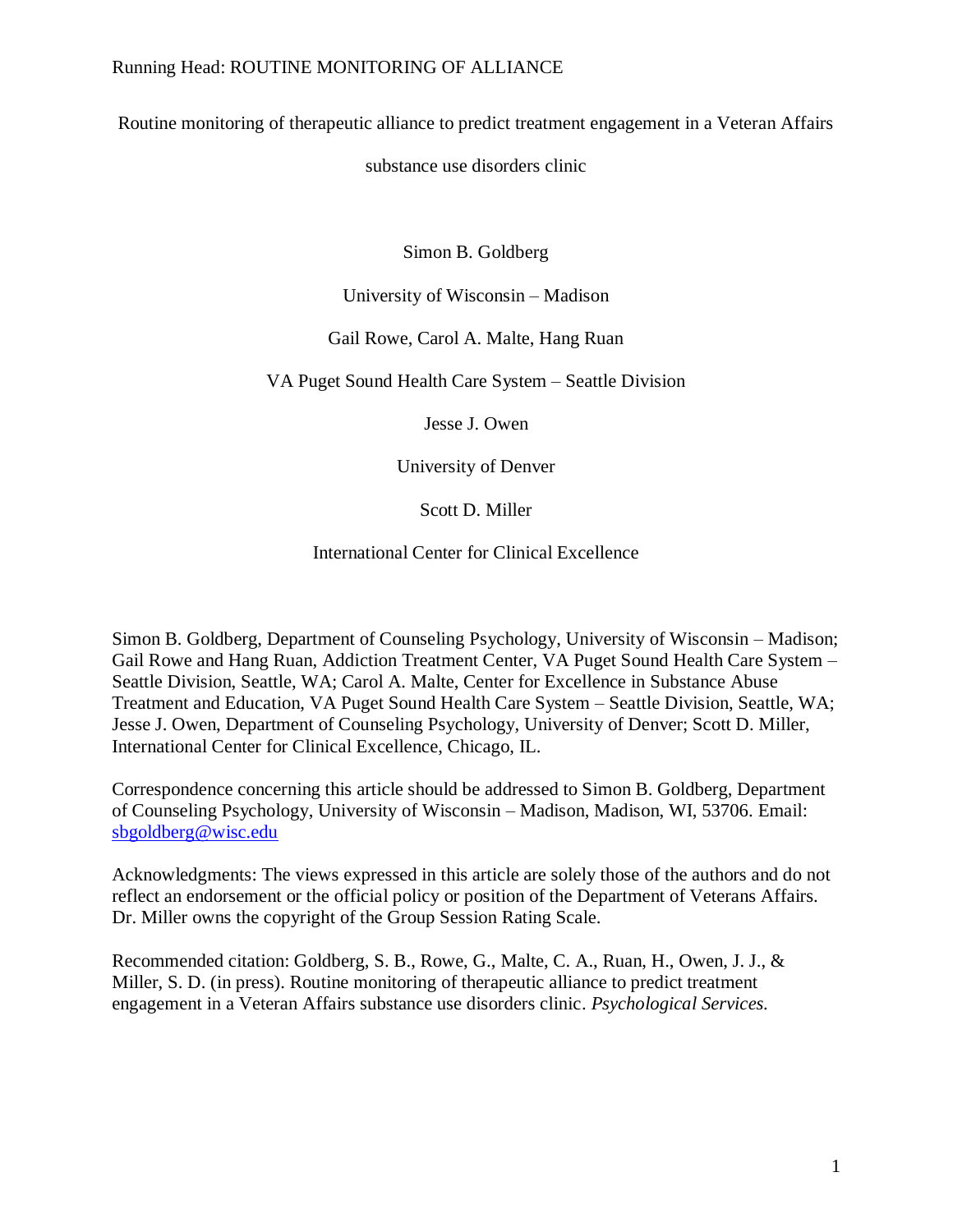### **Abstract**

Measurement-based care (MBC) can improve mental health treatment outcomes and is a priority within the Department of Veterans Affairs (VA). However, to date MBC efforts within the VA have focused on assessment of psychological symptoms, to the exclusion of psychotherapy process variables such as the therapeutic alliance that may predict treatment response. This quality improvement project involved the implementation of routine monitoring of alliance within a VA substance use disorder (SUD) clinic predominantly serving veterans with serious mental illness. Alliance ratings were provided by  $n = 98$  veterans following group therapy sessions. Low alliance ratings were used by the clinicians  $(n = 4)$  leading the groups  $(n = 9)$  as opportunities to discuss veterans' treatment experience and increase engagement. Using multilevel models that accounted for the nested nature of the data and veteran demographics, alliance ratings showed a small increase over time  $(B = 0.075, p < .001, f^2 = 0.033)$ . In addition, maximum alliance rating (i.e., patients' highest rating of alliance across all observations) was significantly but modestly associated with attendance at both MBC group sessions and all SUDrelated visits in the three months following the initial alliance rating ( $Bs = 0.96$  and 1.79;  $ps =$ .006 and .004;  $f^2$ s = 0.079 and 0.088, respectively). Average alliance rating, however, was not associated with treatment attendance (*p*s > .050). Findings suggest that assessment of alliance is feasible within a VA SUD clinic and may provide information signaling risk for disengagement that could be used for increasing treatment engagement.

*Keywords:* measurement-based care, therapeutic alliance, veterans, substance use disorders, serious mental illness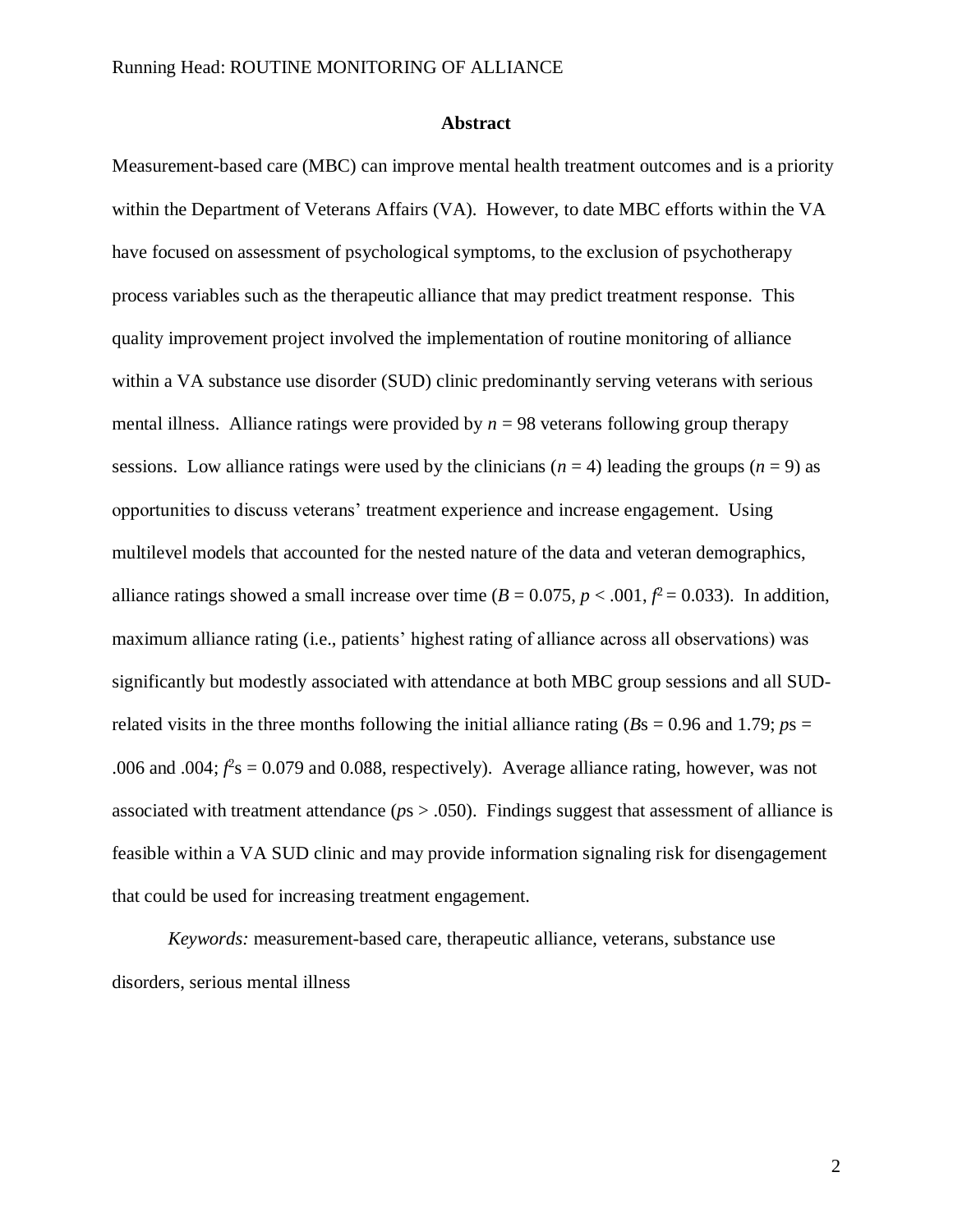Routine monitoring of therapeutic alliance to predict treatment engagement in a Veteran Affairs substance use disorders clinic

Measurement-based care (MBC) involves the systematic administration of rating scales in the context of health care and the use of results to inform clinical decision-making (Fortney et al., 2017; Goldberg, Buck, Raphaely, & Fortney, 2018). Various terms have been used to refer to MBC in the context of mental health treatment, including routine outcome monitoring, feedback-informed treatment, and the use of practice-based evidence (Prescott, Maeschalck, & Miller, 2017; Wampold, 2015). Interest in MBC in mental health treatment has increased in recent decades, in part due to a growing body of empirical research indicating MBC can improve treatment outcomes. Meta-analyses of randomized clinical trials (RCTs) testing MBC within heterogeneous psychiatric samples have demonstrated that timely feedback of patients' progress to providers can make treatment more efficacious (Knaup, Koesters, Schoefer, Becker, & Puschner, 2009; Shimokawa, Lambert, & Smart, 2010). MBC paired with feedback-informed supervision (Miller & Bertolino, 2012) has also been associated with improved therapist performance within an outpatient community mental health agency (Goldberg et al., 2016). Efforts to integrate MBC into routine practice have begun within several large-scale health care systems, including the Department of Veterans Affairs (VA; Fortney et al., 2017), the United Kingdom's National Health Service (Clark et al., 2018), and Group Health / Kaiser Permanente (Steinfeld, Franklin, Mercer, Fraynt, & Simon, 2016).

MBC is typically focused on the assessment of patients' symptoms (Harding et al., 2011). There are several advantages of this emphasis, including the ability to detect deterioration and stagnation, monitoring clinic performance on a highly relevant metric (i.e., symptoms), and demonstrating effectiveness to payers (Fortney et al., 2017). While symptom monitoring is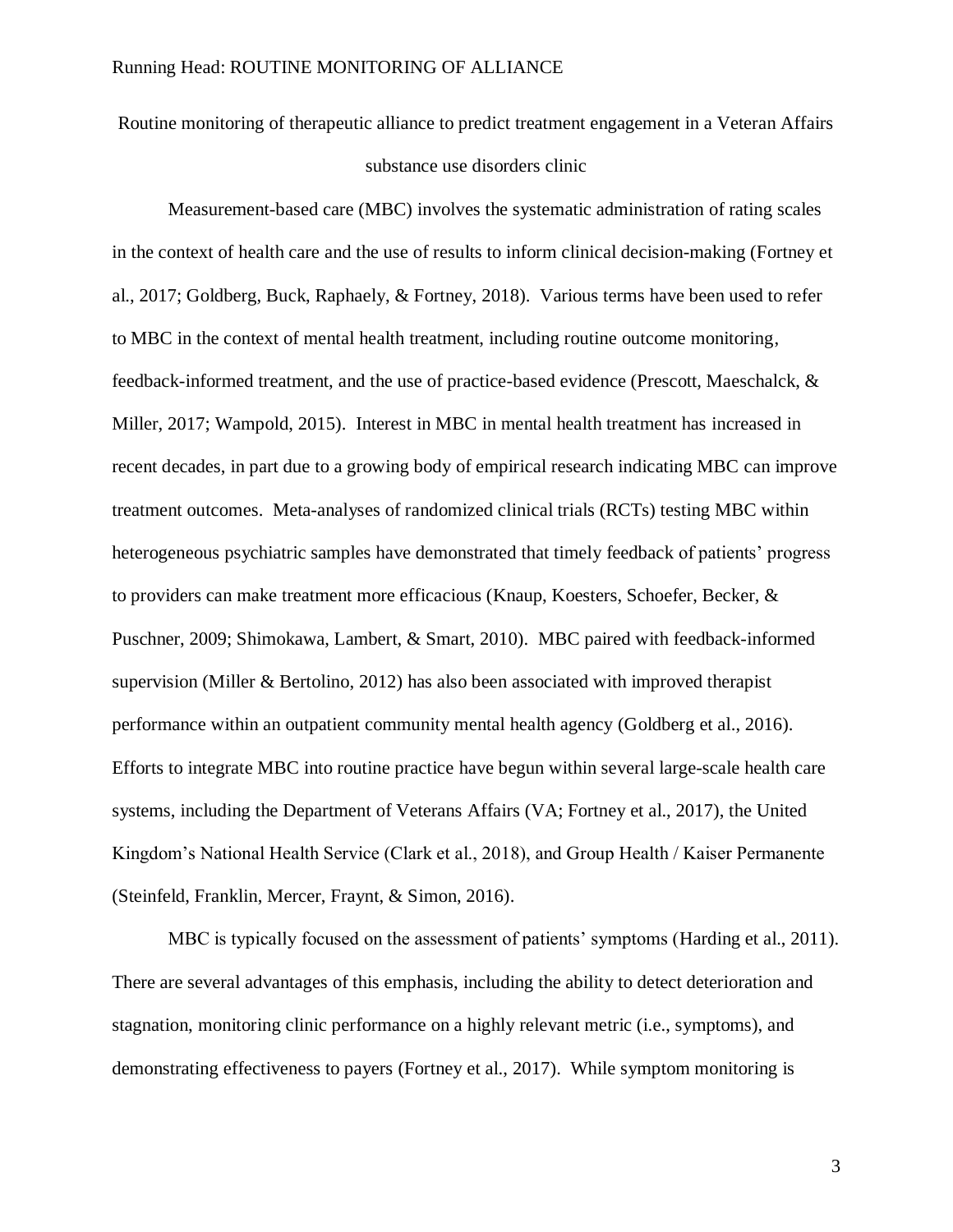crucial, it is not the only source of information on treatment progress. Decades of research on psychosocial interventions have highlighted the relevance of studying not only the outcome but also the processes by which change occurs within treatments (Lambert, 2013) and numerous treatment processes have been shown to predict outcome (Norcross & Lambert, in press).

The assessment of treatment process may be particularly relevant in the context of longterm treatment for chronic mental health conditions, including substance use disorders (SUD) and serious mental illness (SMI). In contrast to estimated trajectories for mood and anxiety symptoms, which are expected to diminish over the course of therapy (Cuijpers, van Straten, Andersson, & van Oppen, 2008; Westen & Morrison, 2001), symptoms for SUD and SMI may not follow this pattern (Hayes, Laurenceau, Feldman, Strauss, & Cardaciotto, 2007; Warner, 2009). Patterns of substance use have been shown to include sudden and discontinuous change that is better predicted by nonlinear than linear change models (e.g., catastrophe modeling based on dynamical systems theory; Witkiewitz & Marlatt, 2007). Symptoms of SMIs with relatively modest full remission rates (e.g., schizophrenia; Warner, 2009) may likewise not be expected to diminish in a linear fashion over the course of treatment. Therefore, process variables may be more sensitive to the progress of therapy and factors that predict key outcomes for chronic mental illness, such as treatment retention.

Of the various psychotherapy processes that have been linked to treatment outcome (e.g., therapist empathy, patient emotional experiencing; Norcross & Lambert, in press), therapeutic alliance has been the most robust (Flückiger, Del Re, Wampold, & Horvath, 2018). Therapeutic alliance has been defined as the personal bond between therapist and patient coupled with agreement on the tasks and goals of therapy (Horvath et al., 2011). In a recent meta-analysis of  $k = 295$  studies representing over 30,000 patients, alliance was moderately linked with treatment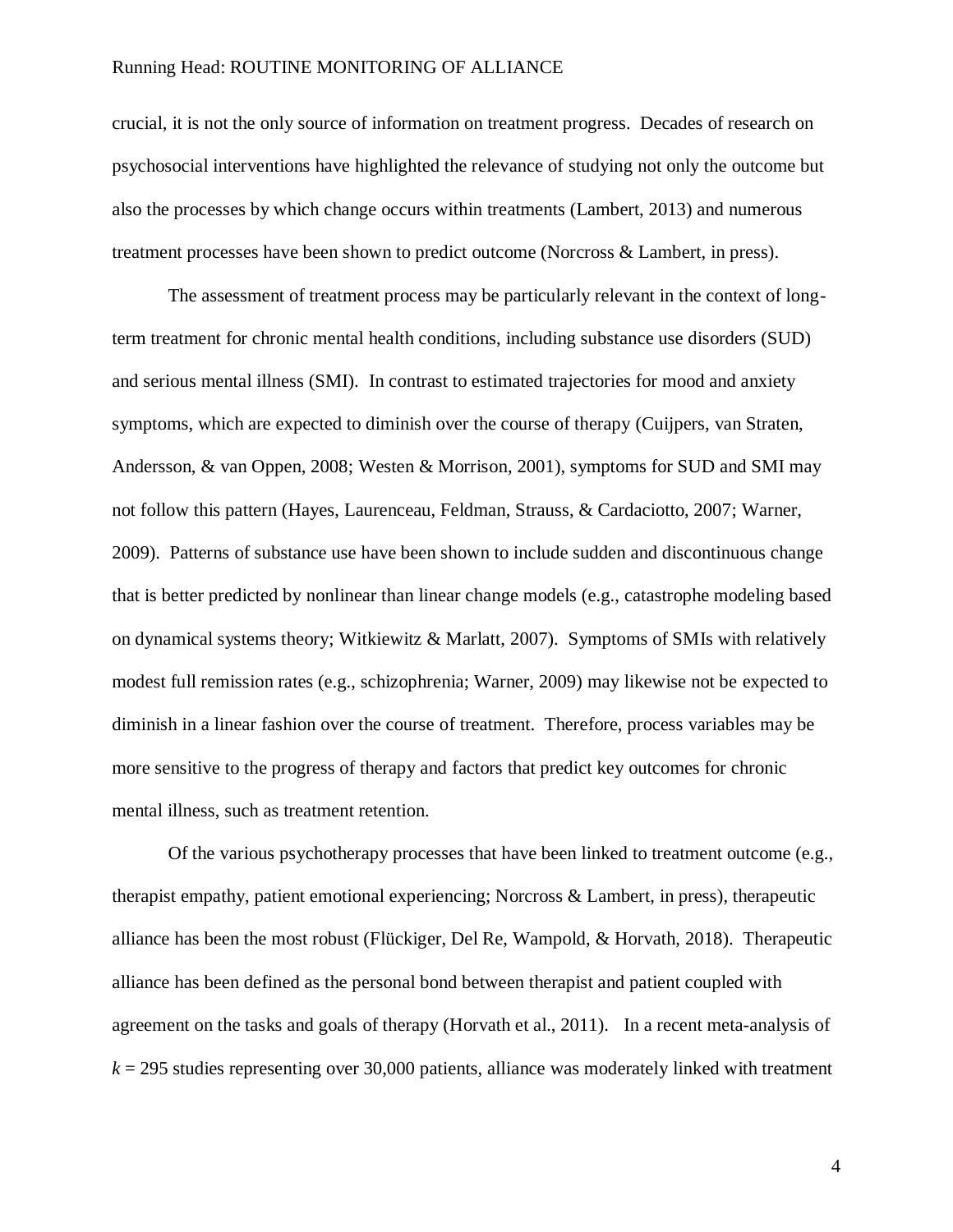outcome  $(r = .28;$  Flückiger et al., 2018), with effects largely consistent across various psychological treatments (e.g., cognitive behavioral therapy, psychodynamic psychotherapy) and alliance raters (i.e., patient-, observer-, or therapist-rated). Some variation in the strength of the alliance-outcome association was found across diagnoses, with effects smaller for samples with substance use disorders  $(r = .14)$  and when treatment drop-out was used as the outcome (Flückiger et al., 2018). Alliance has been positively linked with treatment outcomes in group therapy contexts as well (e.g., Joyce, Piper, & Ogrodniczuk, 2007; Tasca, Compare, Zarbo, & Brugnera, 2016). In the context of group treatment, alliance has been shown to correlate highly with other key therapeutic relationship factors including group cohesion (Johnson, Burlingame, Olsen, Davies, & Gleave, 2005), which itself has been robustly linked with treatment outcome in meta-analysis  $(r = .26, k = 55$  studies; Burlingame, McClendon, & Yang, 2018).

Due to the link between alliance and outcome, some MBC systems<sup>1</sup> have begun incorporating assessment of alliance (e.g., Partners for Change Outcome Management System [PCOMS], Miller, Hubble, Chow, & Seidel, 2015; Outcome Questionnaire – Analyst, Lambert, 2015). However, to our knowledge, MBC efforts within the VA have thus far focused solely on the assessment of psychiatric symptoms (Oslin et al., 2006; Pomerantz, Kearney, Wray, Post, & McCarthy, 2014).

In addition to assessing alliance, MBC systems may be helpful in providing clinicians with a "signal" of difficulties in alliance formation. The use of symptom-focused treatment signals has been widely implemented in the MBC literature, and it appears that providing

 $\overline{a}$ 

 $<sup>1</sup>$  An MBC system can be defined as one or more measures (e.g., symptom measures) paired with software capable</sup> of comparing patients' trajectories of change with normative data for patient progress (Wampold, 2015). Typically, measures are completed at each clinical encounter and the MBC system may or may not provide additional computer-generated feedback (e.g., indication of suicide risk, recommendations for ways to modify treatment, suggestions for additional dimensions to assess).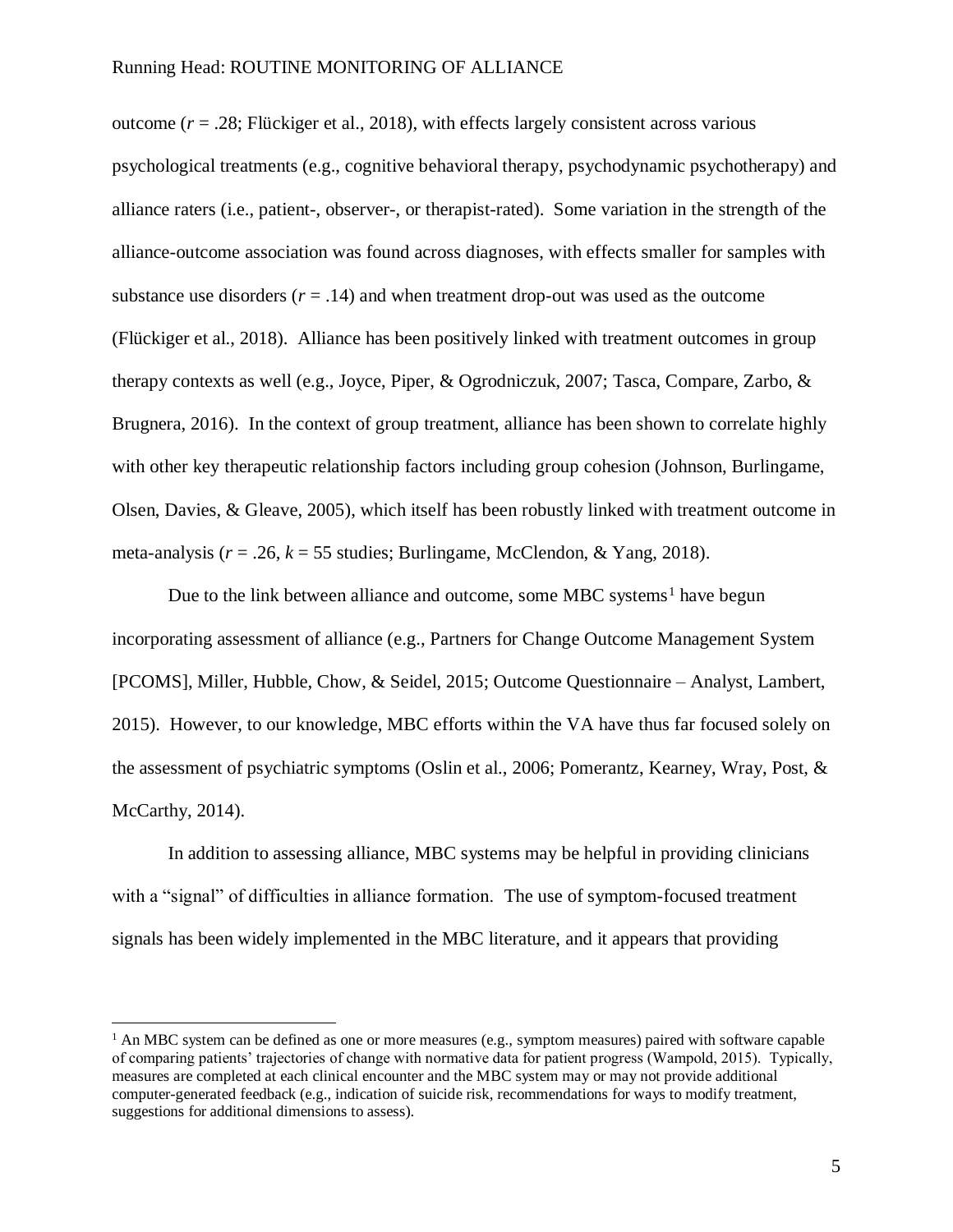clinicians with a signal that treatment is not progressing as expected is part of what MBC effective (Delgadillo et al., 2018; Lambert, Hansen, & Finch, 2001; Lambert, 2015). The pattern of scores that might constitute a signal of treatment difficulties in the domain of alliance remains less clear. Meta-analytic evidence suggests that alliance assessed at various points in treatment (e.g., early, middle, late) is associated with therapy outcome (Flückiger et al., 2018). Further, it appears that aggregating alliance scores across multiple assessment points provides a more dependable metric of alliance than single assessments within outpatient psychotherapy for depression (Crits-Christoph, Connolly Gibbons, Hamilton, Ring-Kurtz, & Gallop, 2011). Thus, an aggregated alliance rating may provide a global signal of the alliance strength over a course of treatment.

Another potential summary of alliance that may be a relevant signal in the context of MBC is the maximum alliance score. In contrast to aggregated scores, maximum alliance ratings indicate whether or not an individual ever reported high levels of alliance. Given a known negative skew to ratings of alliance (Tryon, Blackwell, & Hammel, 2008) and evidence that alliance fluctuates over the course of treatment (Stiles et al., 2004), a patient's failure to ever provide high alliance ratings could also serve as a signal of difficulties in alliance formation. Maximum alliance scores could therefore be used as a method for detecting individuals who have been consistently dissatisfied with their treatment (i.e., always providing lower ratings of alliance) and therefore at risk for drop-out.

### **Present Evaluation**

This evaluation of a quality improvement project involved the implementation of ongoing, brief alliance-focused assessment within the context of a VA SUD clinic predominantly serving veterans with SMI. As treatment engagement is an ongoing concern within the veteran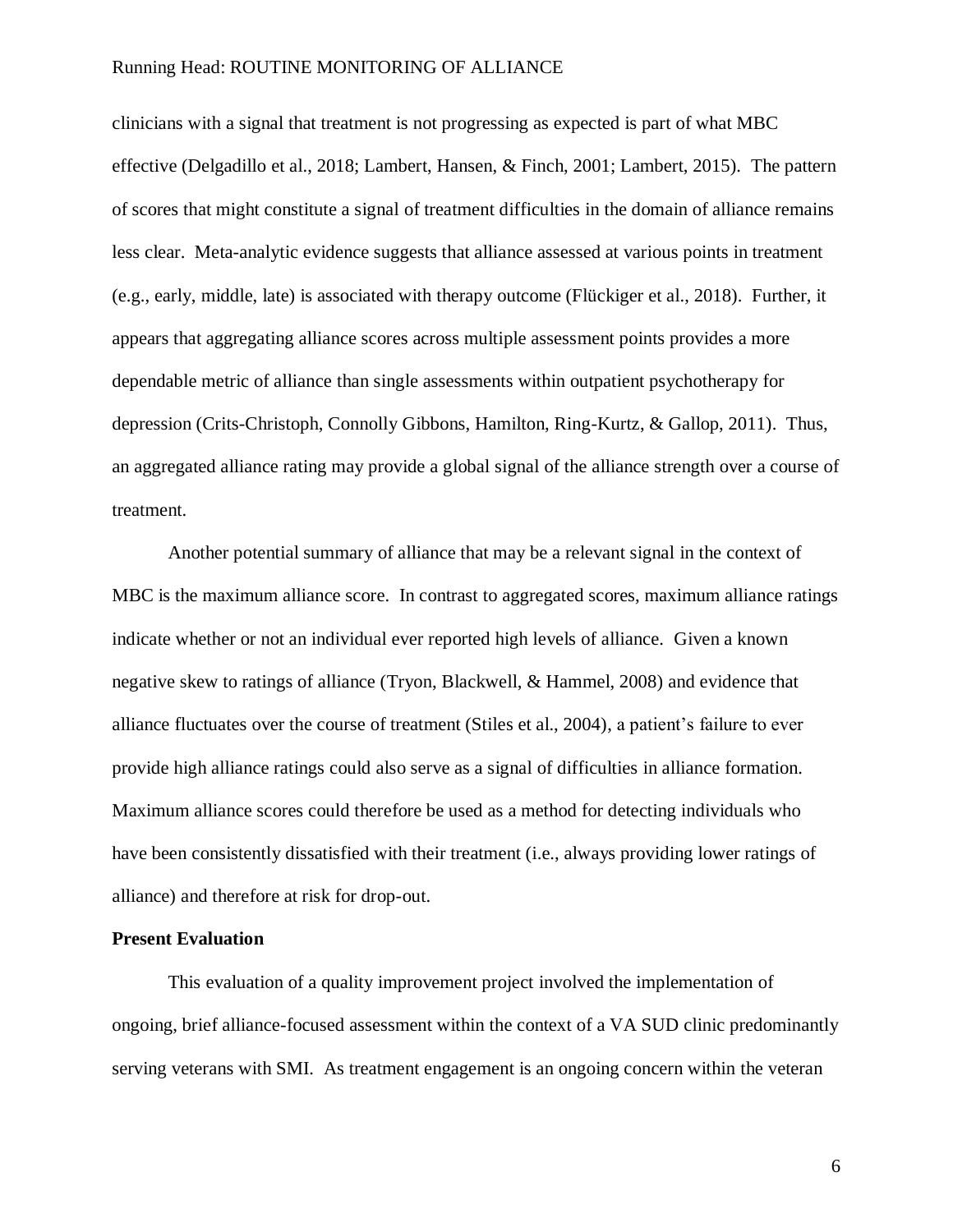population (Hoge et al., 2014), as well as among individuals with SMI receiving SUD treatment (Brown, Bennett, Li, & Bellack, 2011; Drake, Mueser, Brunette, & McHugo, 2004), we were interested in whether alliance ratings could be used to predict treatment engagement. Veterans attending SUD groups provided ratings of alliance that were reviewed by group leaders and used to inform treatment (e.g., initiate a discussion with individual group members or the group as a whole regarding aspects of treatment). We examined both average and maximum alliance ratings as predictors of treatment engagement, given that each provide potentially unique information about the strength of the therapeutic relationship.

Our evaluation addressed two empirical hypotheses. First, based on the recommendation to the participating clinicians that they modify their interventions based on alliance feedback, we hypothesized that ratings of alliance would increase over the course of treatment. Second, we hypothesized that alliance ratings would demonstrate clinical utility through predicting treatment engagement. Specifically, we predicted that higher alliance would be associated with greater attendance at SUD groups that implemented the alliance measure as well as at SUD visits in general. We expected that both average and maximum alliance ratings would be associated with attendance.

### **Method**

### **Patients**

Our sample included  $n = 98$  veterans receiving SUD treatment within a VA hospital located in a large, metropolitan city. The XXXXX [omitted for blind review] VA is a Level 1 facility – the complexity category of VA facilities with the highest patient volume, level of patient risk, and degree of teaching and research activity. The SUD clinic is one of the largest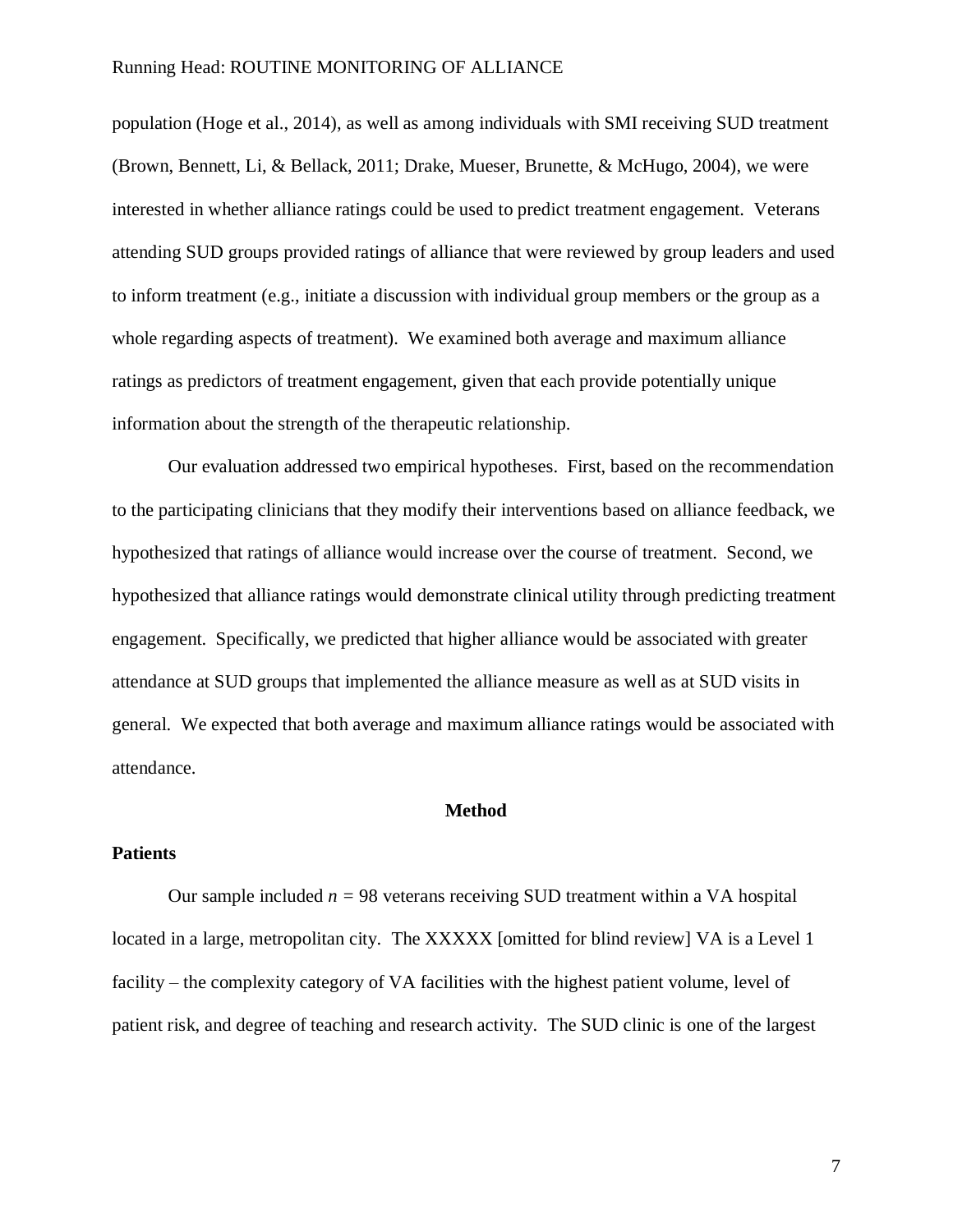substance use treatment programs in the VA system nationally. Patients were seen in one of  $n =$ 9 SUD groups engaging in alliance-focused MBC.

Sample demographics are reported in Table 1. The average age within the sample was 55.72 years ( $SD = 10.66$ ) and the vast majority of patients were male ( $n = 97, 99.0\%$ ) due in part to the availability of women-only SUD programming at the facility. The sample was majority White (*n* = 57, 58.2%), followed by Black (*n* = 31, 31.6%) and other race (*n* = 10, 10.2%). A minority (*n* = 12, 12.2%) were Operation Enduring Freedom (OEF) or Operation Iraqi Freedom (OIF) veterans, with the remaining veterans drawn from other eras of service. Eight out of the nine treatment groups were drawn from the co-occurring disorders clinic serving veterans with comorbid SUD (alcohol- and/or drug-use disorders<sup>2</sup>) and SMI, defined as disorders with high severity. Of note, these comorbidities included psychotic disorders, bipolar disorders, as well as high severity anxiety, PTSD, and depressive disorders (Table 1). The remaining treatment group was drawn from a clinic serving veterans with SUD only or SUD with mild to moderate non-SUD psychiatric comorbidity. The majority of patients (*n* = 63, 64.3%) had a drug use disorder diagnosis. This project was approved as a Quality Improvement (QI) evaluation by the relevant governing review boards. Data were collected between August 2017 and June 2018. As the evaluation involved analysis of data collected as part of a quality improvement project, informed consent was not deemed necessary by the relevant governing review boards.

### **Intervention**

 $\overline{a}$ 

All patients were enrolled in SUD treatment that included a combination of weekly group sessions and periodic individual sessions. Group and individual treatment was based on relapse prevention and harm reduction principles and included elements of cognitive-behavioral therapy,

<sup>&</sup>lt;sup>2</sup> No patients had only a tobacco use disorder. All drug-use disorders included other substances (e.g., cocaine, methamphetamine).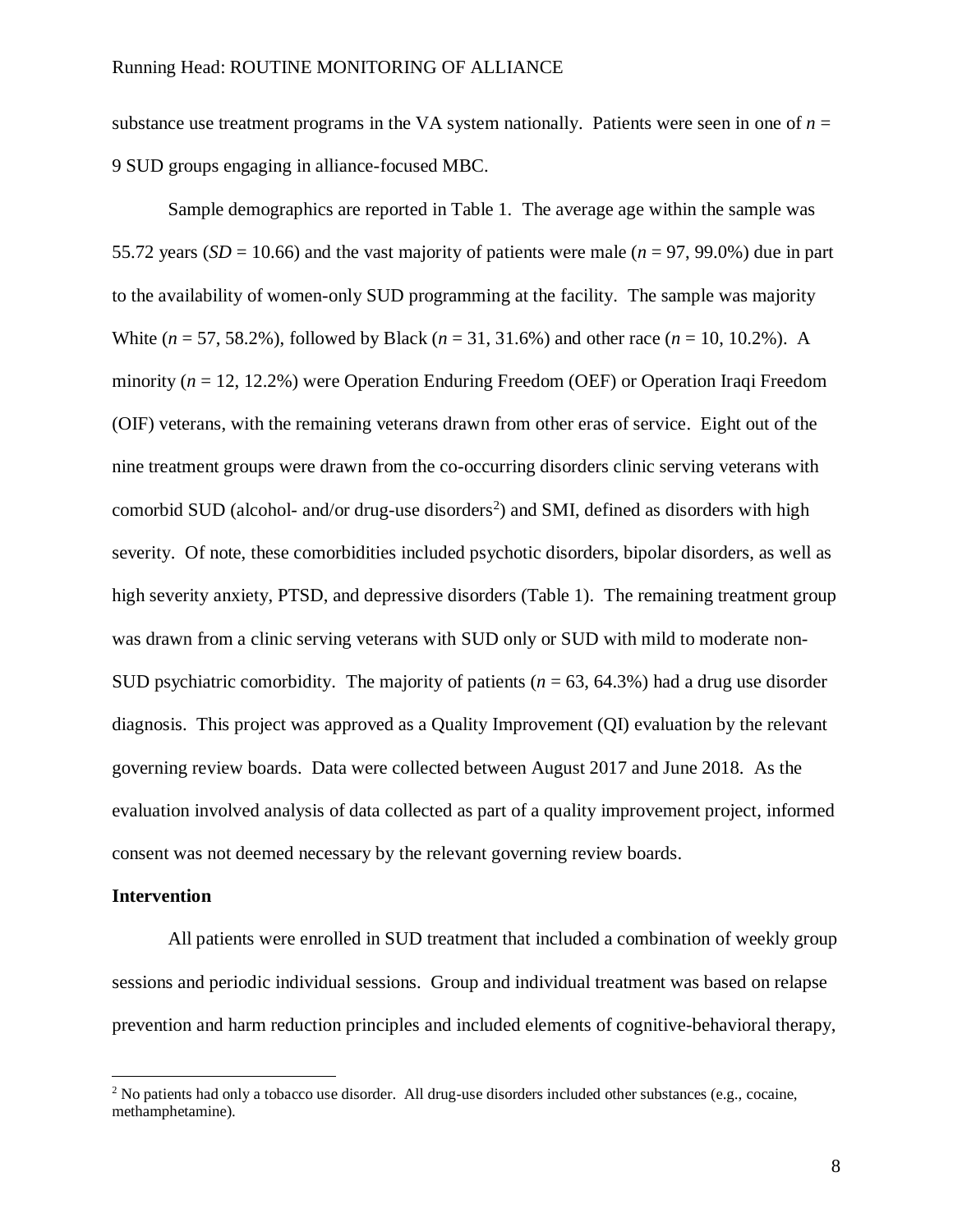Acceptance and Commitment Therapy, and mindfulness. Patients also received pharmacotherapy from medical providers located in the clinic. The nine treatment groups included in the current project were run by four VA providers (two psychologists, two social workers). Treatment groups were open (i.e., new patients were added to the group on an ongoing basis).

Patients provided alliance ratings at the end of each group meeting on paper forms distributed to the group. Instructions were given to group members to provide their honest responses. Patients were informed that group leaders were interested in learning about their experience in the group and would be reviewing their responses.

Group leaders reviewed all patient responses at the end of each group. Group leaders were encouraged to use their clinical judgment to determine when responses indicated concerns regarding a patient's alliance, in which case this feedback was discussed individually by the group leader with the patient. For example, when a patient indicated concerns regarding the groups "goals and topics," group leaders discussed the patient's understanding of the purpose of the group and the topics that the patient would like to discuss that were not currently being addressed. Group leaders' interventions in response to low alliance scores were not constrained by a particular treatment approach. However, group leaders tended to use motivational interviewing and cognitive-behavioral therapy (e.g., problem-solving) approaches in response to low ratings. Given most ratings were quite high, group leaders tended to discuss feedback that did not follow this pattern (e.g., ratings of 8 or lower).

#### **Measures**

**Demographic and clinical characteristics.** Patients' alliance ratings were linked with demographic and clinical characteristics drawn from their electronic medical record and clinic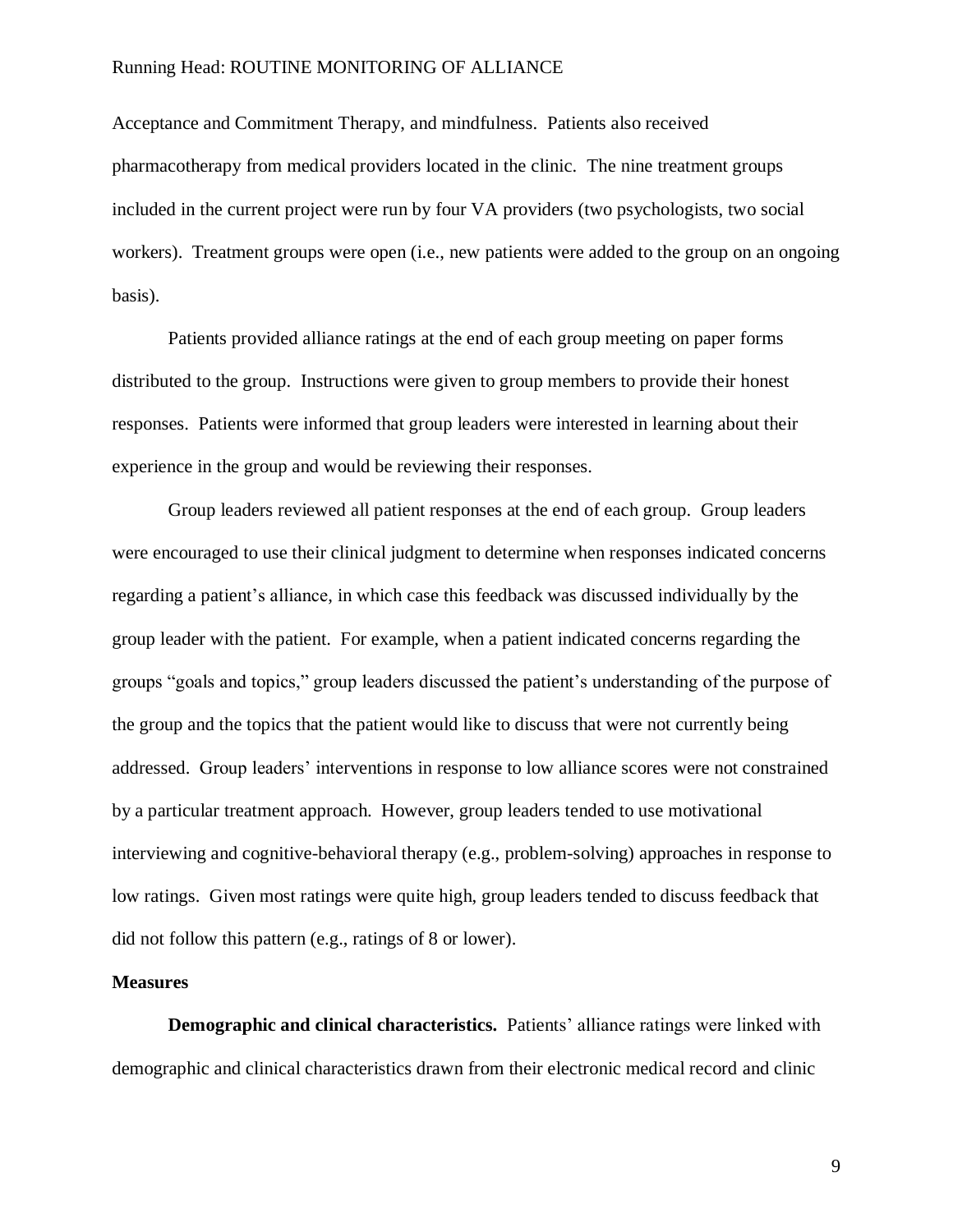intake assessments. Data extracted included patients' age, race/ethnicity, Operation Enduring Freedom (OEF) or Operation Iraqi Freedom (OIF) service, legal involvement (probation or parole), and substance use and mental health diagnoses in the year prior to the initial alliance rating.

**Treatment engagement.** Treatment engagement was assessed through the electronic medical record and represented as a continuous variable. Engagement was operationalized in two ways: 1) the number of group sessions attended for the group in which alliance was being monitored (ascertained via SUD-related clinic stop code and clinic name), 2) the total number of SUD visit days attended (ascertained via SUD-related clinic stop code). In order to allow comparison of attendance rates across all patients, attendance was tracked for a period of three months prior to and following the initial alliance assessment. The three-month observation period was used regardless of whether or not an individual remained engaged in treatment during that time.

**Group Session Rating Scale (GSRS; Duncan & Miller, 2007).** Alliance was assessed using the GSRS. The GSRS is a four-item measure designed to measure alliance in the context of group psychotherapy. The GSRS items reflect the theory of alliance in psychotherapy groups, which includes elements of both group cohesion and climate (Burlingame, McClendon, & Alonso, 2011). Respondents provide ratings on a visual analog scale for the following areas: Relationship, Goals and Topics, Approach or Method, and Overall. Descriptive anchors are provided for high and low alliance ratings for each item (e.g., the low Relationship anchor is "I did not feel understood, respected, and/or accepted by the leader and/or the group," the high Approach or Method anchor is "The leader and group's approach is a good fit for me"). The GSRS has been previously used in SUD groups and has shown desirable psychometric properties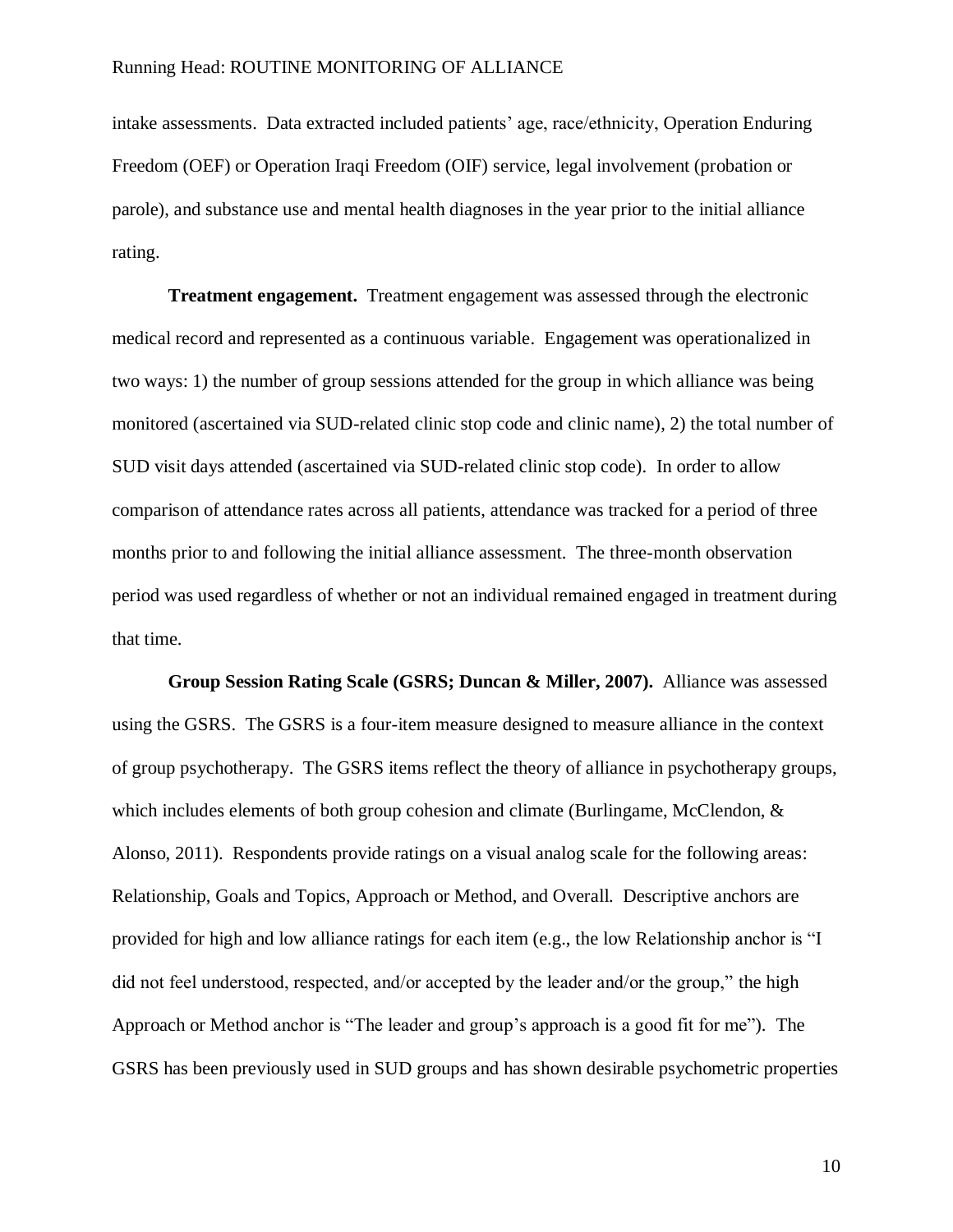including: adequate internal consistency and test-retest reliability; correlation with measures of working alliance, group cohesion, and group climate; and prediction of early treatment change (Quirk, Miller, Duncan, & Owen, 2012). Visual analog responses were measured using a ruler and converted to a 0 to 10-point scale. As recommended previously, the four items were summed to create a total GSRS alliance score (Quirk et al., 2012) which were used in all analyses. The four items showed high internal consistency reliability in the current sample ( $\alpha$  = .92).

Alliance summary scores for models using alliance as a predictor of treatment engagement were computed in two ways. Alliance was calculated as either the aggregate (i.e., average) of all alliance assessments provided by an individual (Average Alliance) or as the maximum of all alliance ratings provided by an individual (Maximum Alliance) over the three months following the initial alliance rating. For example, if an individual provided the following alliance scores (7, 9, 8, 6) over the 3 months of group participation, the Average Alliance score would be 7.5 and the Maximum Alliance score would be 9.

Although related, these two metrics of alliance provide theoretically distinct information. Average Alliance was intended to provide the most dependable global estimates of an individuals' alliance with the group and group leader, based on prior research indicating that dependability increased with aggregation across multiple observations (Crits-Christoph, Connolly Gibbons, Hamilton, Ring-Kurtz, & Gallop, 2011). In contrast, Maximum Alliance assesses whether or not an individual ever reported high levels of alliance. As low alliance ratings were being discussed with group members and we hypothesized that alliance ratings would therefore increase over time, persistently low ratings may serve as a "signal" of difficulties in the alliance.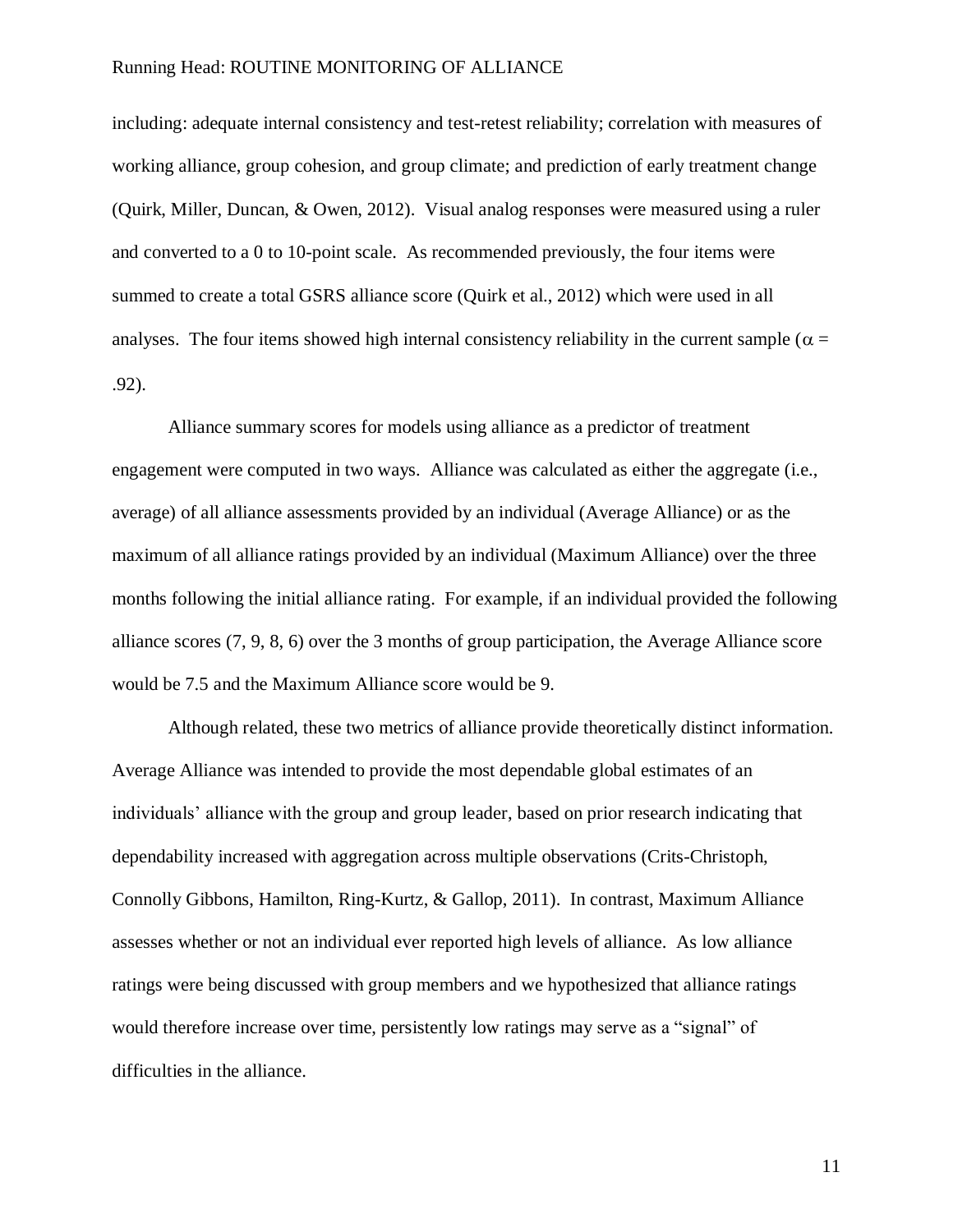## **Data Analysis**

Separate multilevel models (Snijders & Bosker, 2012) were used to test our two hypotheses. To examine changes in GSRS total scores over time, we fit longitudinal multilevel models with GSRS observations nested (Level 1) within 98 patients over time (Level 2). Subsequent models examined the impact of nesting of patients within nine treatment groups (Level 3) and four providers (Level 4) using  $\chi$ 2 log-likelihood tests. Demographic covariates (race/ethnicity, OEF/OIF veteran status, age, drug use diagnosis, legal involvement) were also included. The equation for the simpler two-level models was:

 $Y_{ii} = \gamma_{00} + \gamma_{01}$ (Observation number)<sub>i</sub> + [ $u_{0i}$  +  $e_{ii}$ ] (Equation 1) where  $Y_{ij}$  is the GSRS score for patient (*j*) at observation number (*i*). GSRS scores were predicted by a fixed intercept ( $\gamma_{00}$ ) and slope ( $\gamma_{01}$ ) that were equivalent across all individuals and a random intercept (*u0j*) that could vary across individuals, and an error term (*eij*). A subsequent model assessed changes in model fit with the addition of a random slope coefficient for observation number.

Next, multilevel models were constructed predicting treatment engagement (i.e., attendance) from either Average Alliance or Maximum Alliance. Again, demographic covariates were also included. Three-level models were tested accounting for nesting of patients within treatment groups and providers:

$$
Y_{ijk} = \gamma_{000} + \beta_{1jk} (Alliance)_{ijk} + [v_{00k} + u_{0jk} + e_{ijk}]
$$
 (Equation 2)

where  $Y_{ijk}$  is the number of sessions attended by patient (*i*) in treatment group (*j*) led by provider (*k*). Attendance was predicted by a fixed intercept ( $\gamma_{000}$ ) and slope ( $\beta_{ijk}$ ) that were equivalent across all individuals and random intercepts that could vary across groups (*v00k*) and providers (*u0jk*), and an error term (*eijk*).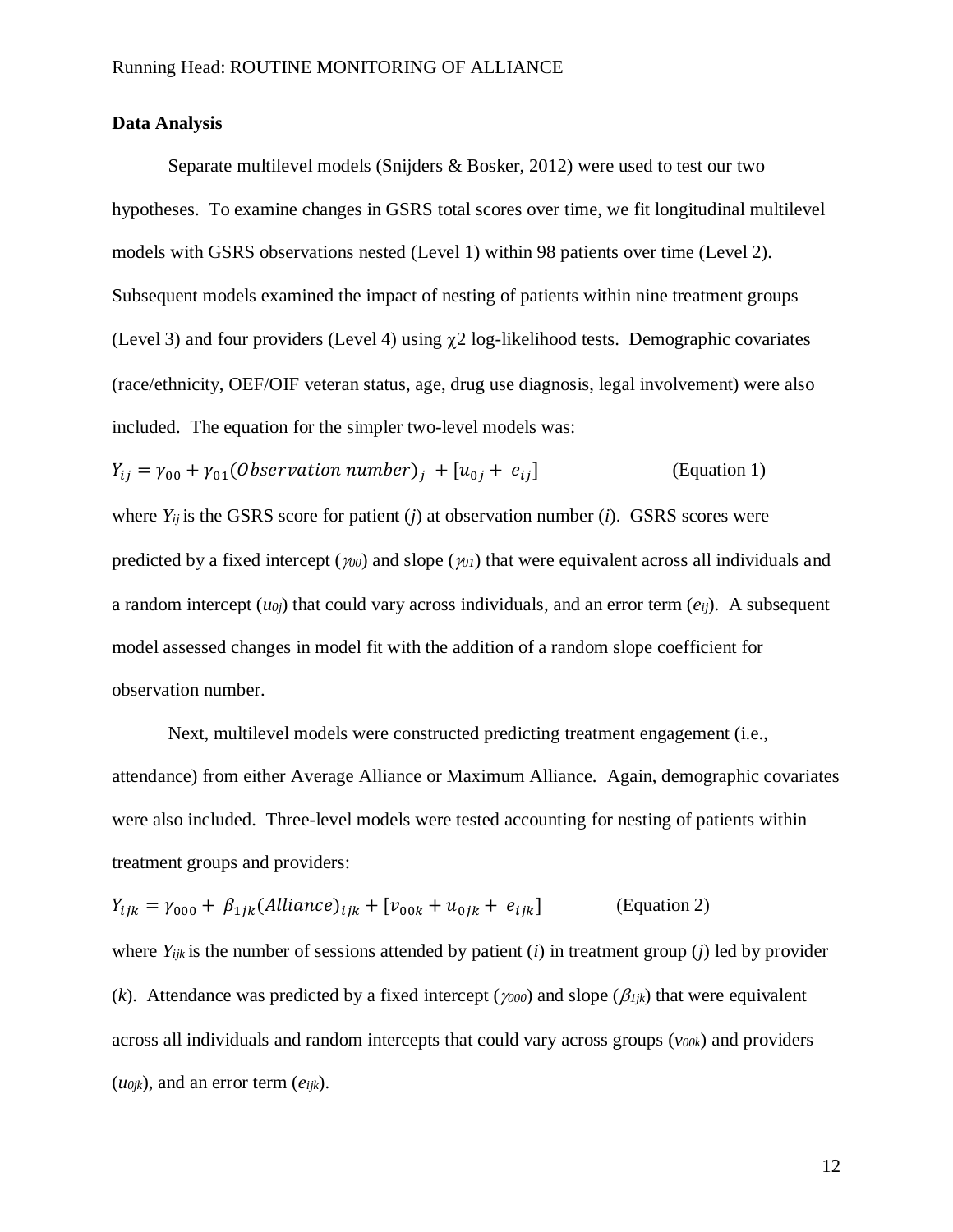Sensitivity analyses were run with GSRS or attendance outliers excluded. Outliers were defined as values three or more standard deviations from the mean.

In order to increase ease of interpretation of our results, we included Cohen's  $(1988) f<sup>2</sup>$ , a standardized effect size that has been recommended for use in the context of multilevel models (Selya et al., 2012). Like more commonly used effect sizes (e.g., Cohen's [1988]  $d$ ),  $f^2$  also includes guidelines for interpretation of the magnitude of effects (i.e., small, medium, large).

### **Results**

Patients had an average of 10.85 ( $SD = 7.07$ ) SUD visit days and attended 6.37 ( $SD =$ 3.89) visits of the group where MBC was being implemented (see Supplemental Materials Tables 1 and 2 for the distribution of attendance pre- and post-initial GSRS administration). Patients completed a total of 498 GSRS ratings. GSRS scores were generally high with an overall mean of 8.96 ( $SD = 1.36$ ). The sample mean Average Alliance was 8.82 ( $SD = 1.24$ ) and the sample mean Maximum Alliance was  $9.35$  ( $SD = 1.06$ ). A large and statistically significant correlation was observed between these two metrics of alliance  $(r = .85, p < .001)$ .

Several outliers ( $\geq$  3 standard deviations from the mean) were identified in the data set including 13 low outlier individual GSRS ratings (out of  $n = 498$  total ratings), two low outlier Average Alliance scores (out of  $n = 98$  patients), three low outlier Maximum Alliance scores (out of *n* = 98 patients), and one high outlier SUD visits attendance value (out of *n* = 98 patients). As described below, sensitivity analyses were conducted with these values excluded.

### **Changes in Alliance Over Time**

An initial longitudinal multilevel model including only a fixed slope for observation number and a patient-level random intercept showed a significant increase in GSRS scores over time  $(B = 0.079, p < .001)$ . The addition of random intercepts at the group- and provider-level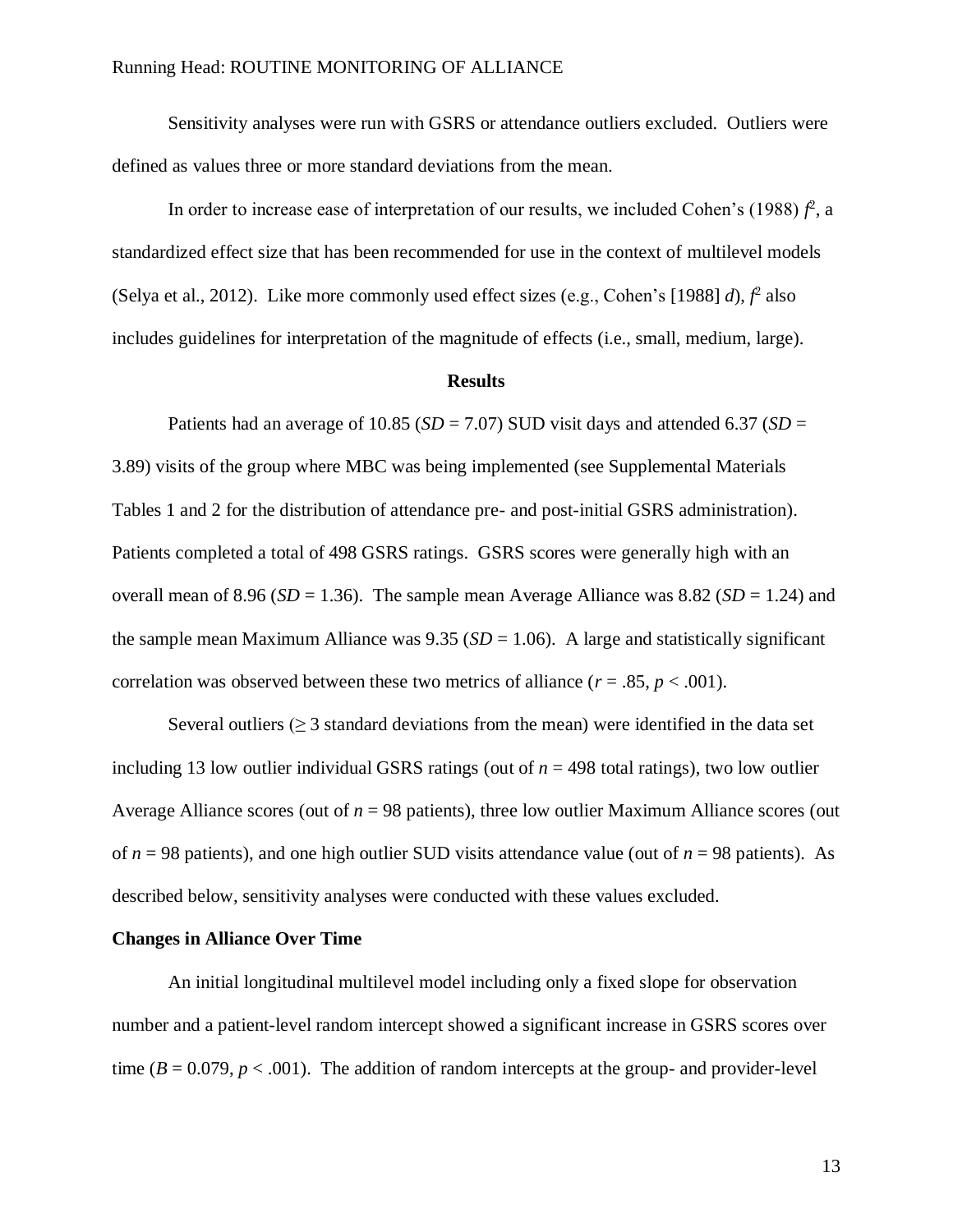did not improve model fit  $(p > .050)$ . Examination of the intraclass correlation coefficients indicated that the bulk of the variance occurred at the patient-level (*ICC* = .57) with very little at the group- ( $\text{ICC} = .0076$ ) or provider-level ( $\text{ICC} = .0081$ ), with the remaining variance representing error variance (i.e., within-patient variance). The significant increase over time observed in the two-level model was essentially unchanged when adding random intercepts for both group and provider  $(B = 0.078, p < .001)$  and when controlling for patient demographics  $(B \cap B)$  $= 0.075, p < .001$ ). Model fit was not improved by adding a random slope term ( $\chi^2[2] = 4.99, p$ = .083), indicating that increases in GSRS scores were relatively uniform across the sample (i.e., slopes did not significantly vary; Snijders & Bosker, 2012). Results from the final four-level model including random intercepts at the patient-, group-, and provider-level along with demographic covariates are presented in Table 2. Based on an  $f^2$  effect size value of 0.033, this model shows a small magnitude increase in GSRS scores over time. Increases in GSRS scores over time remained significant in a sensitivity analysis that excluded low outlier GSRS values (*B*   $= 0.077, p < .001$ ).

### **Alliance Predicting Treatment Engagement**

Three-level models examined whether alliance ratings were associated with treatment engagement. In models with no additional predictors, Average Alliance was not associated with attendance at either SUD visits in general ( $B = 0.76$ ,  $p = .175$ ) or MBC group visits ( $B = 0.39$ ,  $p = .175$ )  $= .212$ ). Results were unchanged when modeling demographic covariates and when excluding either low Average Alliance outliers or the high SUD visit attendance outlier (Table 3). Associated standardized effect sizes were also very small  $(f^2s = 0.021$  and 0.009, for SUD visits in general and MBC group visits, respectively).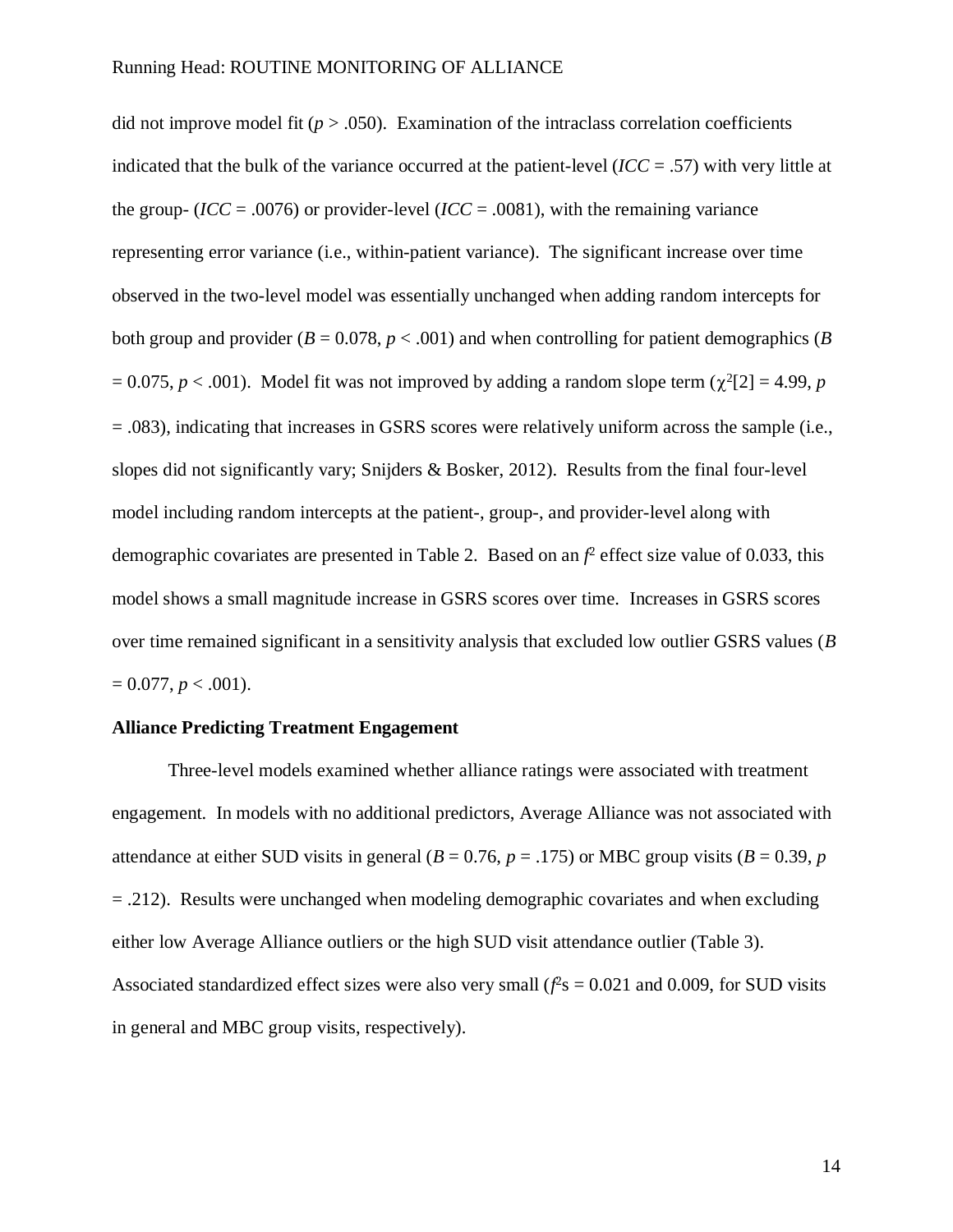In contrast, higher Maximum Alliance scores were associated with greater attendance for both SUD visits in general ( $B = 1.86$ ,  $p = .003$ ) and MBC group visits ( $B = 1.06$ ,  $p = .003$ ). Results were unchanged when modeling demographic covariates as well as when excluding low Maximum Alliance outliers and the high SUD visits attendance outlier (Table 3). Associated standardized effect sizes were in the small range (i.e.,  $0.02 \le f^2 \le 0.15$ , Cohen [1992];  $f^2$ s = 0.088 and 0.079, for SUD visits in general and MBC group visits, respectively).

### **Discussion**

MBC has been identified as a priority treatment innovation for improving mental health outcomes with the VA system (Oslin et al., 2006; Pomerantz et al., 2014). The current evaluation examined the clinical utility of routinely monitoring therapeutic alliance in SUD groups for veterans, predominantly those with comorbid SUD and SMI. At the most basic level, our results suggest that alliance-focused MBC is feasible within a VA SUD clinic, notably within a predominantly SMI context where patients frequently present with significant psychiatric and/or cognitive impairments. Patients and providers appeared willing and able to complete a very brief (four item) measure of alliance at the end of each group meeting. Indeed, with MBC presented by clinical staff as a routine part of care, no patients were reported refusing to complete the GSRS measure at the conclusion of group meetings. This is consistent with a previous study showing the feasibility of routine alliance assessment in the context of SUD treatment (Forman et al., 2007). Our results also indicated that patient-rated alliance scores increased over the course of time, with a small magnitude increase with each additional session attended  $(f^2 = 0.033)$ . This was anticipated, as group leaders were explicitly encouraged to discuss alliance ratings with group members, in particular when ratings were low and may therefore indicate difficulties in alliance formation.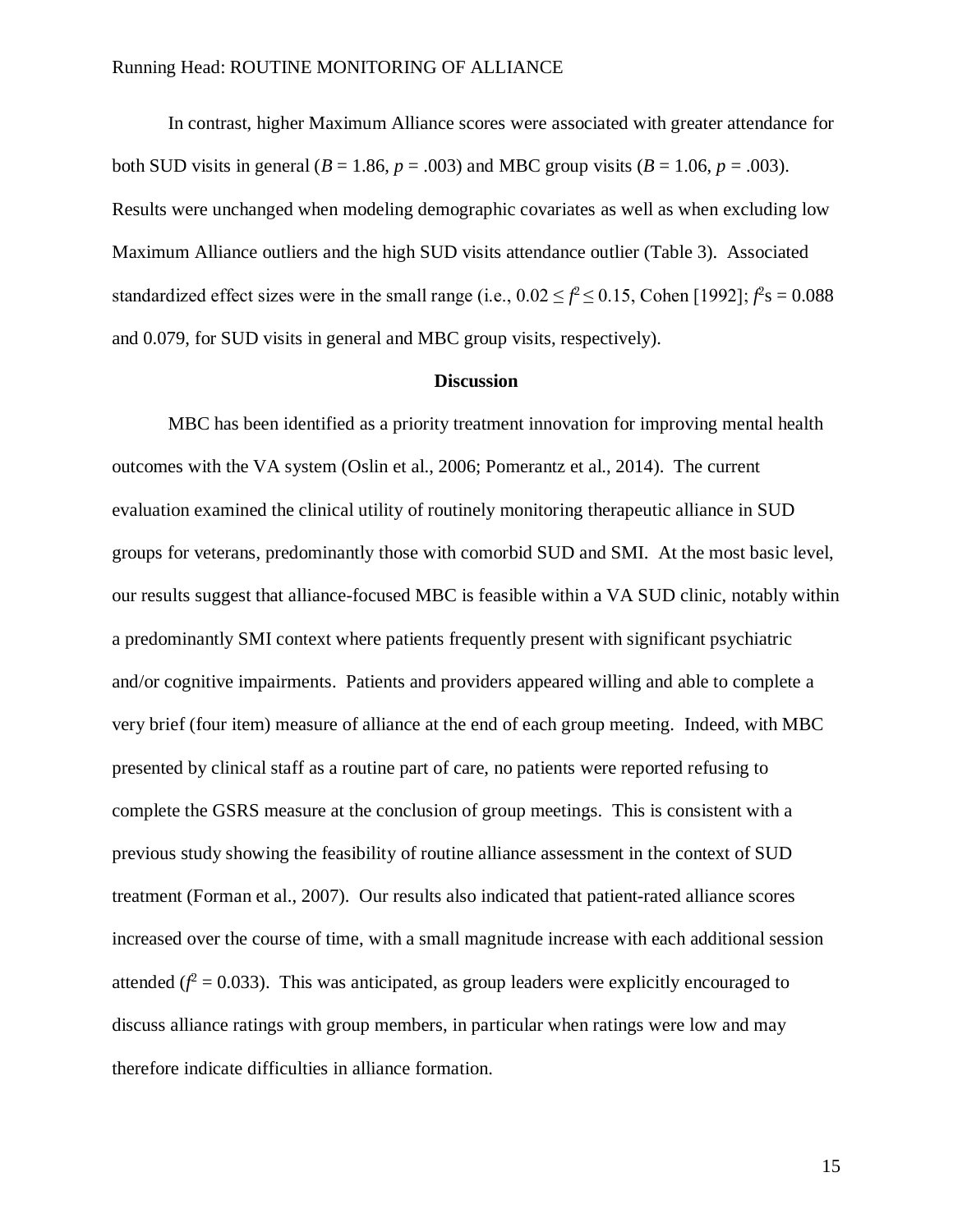Most importantly, it appeared that patient-rated alliance was prognostic of treatment engagement. Interestingly, this was the case only for the maximum alliance rating, and not for the average rating of alliance. Patients whose highest alliance rating was low (e.g., due to dropping out of treatment prior to showing the sample's typical increase over time, failing to ever show the high levels of alliance reported by the modal patient) attended the fewest SUD visits and MBC group visits over the three-month observation period. Based on standardized effect sizes, this relationship was in the small range ( $\mathcal{f}$ s = 0.088 and 0.079, for SUD visits in general and MBC group visits, respectively), supporting the validity of maximum alliance as a predictor of treatment engagement. This finding specifically suggests that maximum alliance scores may be a valuable signal of difficulties in the alliance. This possibility is consistent with a recent multisite, randomized controlled trial showing the MBC was more effective than treatment-as-usual only for individuals who were not on track for symptom improvement (Delgadillo et al., 2018). It has long been recognized that alliance scores change over the course of psychotherapy (Stiles et al., 2004), and it may be that individuals who never report high ratings of alliance are particularly at risk for treatment drop-out. This possibility should be examined further in larger datasets and those collected in other treatment contexts (e.g., non-SUD treatment, treatments with explicit start and end points).

The lack of relationship between average patient-rated alliance scores and treatment engagement is consistent with the relatively weaker association between alliance and treatment drop-out in general and between alliance and treatment outcome generally in SUD treatment (Flückiger et al., 2018). Of note, the effect for average alliance was in the expected direction, although not statistically significant in our sample of 98 and of small magnitude  $(f^2s = 0.021$  and 0.009, for SUD visits in general and MBC group visits, respectively). It is possible that a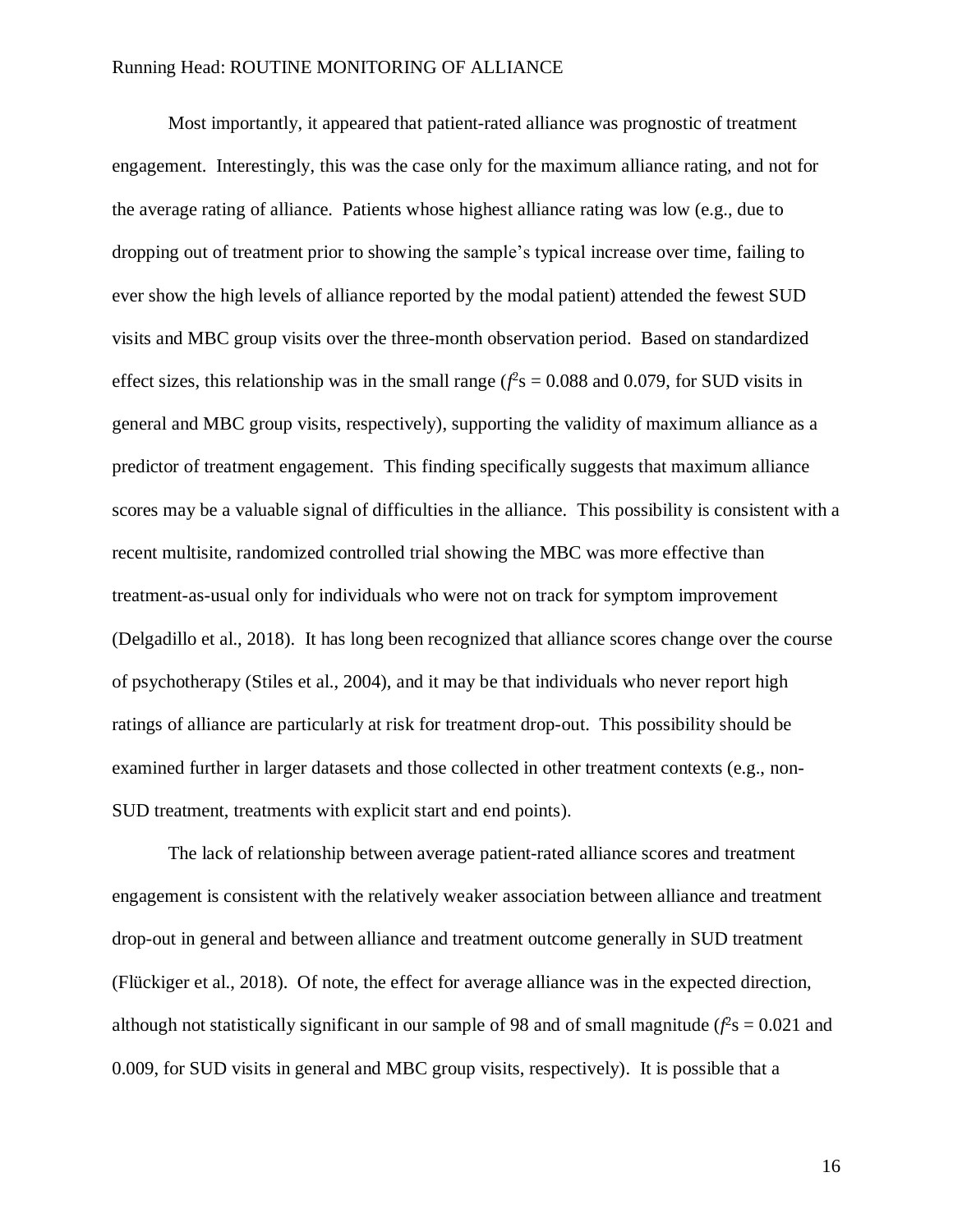significant relationship would be observed if examined in a larger sample with greater power to detect small effects. In contrast to maximum alliance ratings, which may function as a signal for alliance difficulties, average alliance ratings may provide a more reliable yet diffuse assessment of alliance that obscures difficulties in alliance formation. Of course, while the two metrics are correlated in the current sample  $(r = .85)$  and would be mathematically equivalent for individuals who report the same score at all assessments, maximum alliance may be more sensitive in the current context.

Our evaluation project, although with numerous limitations (discussed below), may have implications for psychologists in public sector settings serving in various clinical, administrative, and research capacities. Those in clinical roles could consider collecting a brief assessment of alliance as a method for detecting risk for treatment drop-out. Based on our findings, clinicians would be encouraged to attend to instances in which low alliance ratings are consistently provided, potentially signaling disruption in the therapeutic relationship. Even in the absence of formal quantitative alliance assessment, clinicians can attend to qualitative indications of low alliance (i.e., low agreement on the tasks and goals of therapy, lack of an emotional bond) and attempt to improve these elements of treatment (e.g., through alliance repair; Eubanks, Muran, & Safran, 2018). Administrators may be encouraged by the relative ease of including alliancefocused MBC within treatment, along with initial evidence that this measure includes clinically meaningful information. In tandem with other large-scale MBC efforts, some of which have included brief alliance assessment (e.g., Group Health; Steinfeld et al., 2016), the current evaluation adds to a growing body of literature supporting the feasibility and utility of MBC. These findings may be helpful for increasing stakeholder buy-in, particularly among providers who may be skeptical of MBC (Boswell, Kraus, Miller, & Lambert, 2015; Dowrick et al., 2009).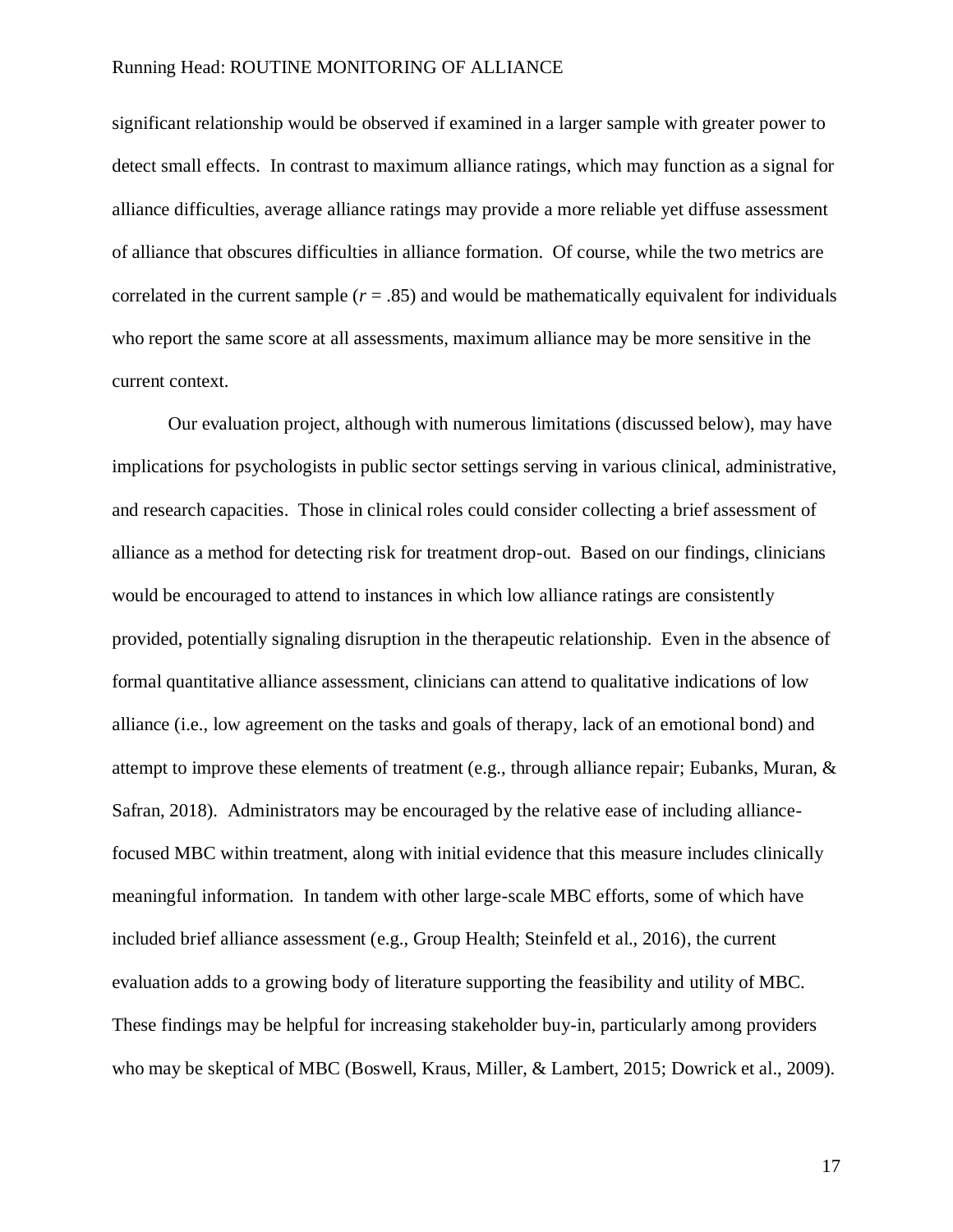Based on the current study, alliance may be a candidate construct to include along with symptom measures within existing MBC implementation efforts (Pomerantz et al., 2014). Lastly, for public sector researchers, the current evaluation study may serve as an example of ways in which clinical data generated as a routine part of MBC may be useful to address open research questions. As MBC is implemented at scale, the massive amounts of treatment outcome and process data generated could be used to identify actionable predictors of treatment effectiveness (e.g., clinic-level variables; Clark et al., 2018) as targets for health service innovations.

Future studies could expand on this work. An ideal study would include both a control condition and randomization of patients to alliance MBC and control (e.g., treatment-as-usual) conditions in order to evaluate whether the inclusion of alliance assessment impacts treatment outcomes and engagement. Such a study design would follow numerous other studies conducted on symptom-focused MBC (see Delgadillo et al., 2018; Knaup et al., 2009; Shimokawa et al., 2010), including work examining MBC in military samples with SUD (Schuman, Slone, Reese, & Duncan, 2015). It may be that being able to associate alliance ratings to a specific patient (as was done in the current evaluation) is important for responding to feedback and may explain a lack of outcome improvement associated with anonymous ratings of alliance in the context of SUD treatment (Crits-Christoph et al., 2010). It would also be valuable to see whether routinely monitored alliance predicts treatment engagement in non-SUD treatment contexts, especially those with high risk for treatment drop-out (e.g., post-traumatic stress disorder outpatient clinics within the VA; Imel, Laska, Jakupcak, & Simpson, 2013; Seal et al., 2010). Another avenue to explore is the possibility of assessing alliance ratings outside of a clinical encounter. A growing body of literature documents the use and potential clinical relevance of remote MBC for mental health treatment (Goldberg et al., 2018), and increased sophistication and ubiquity of mobile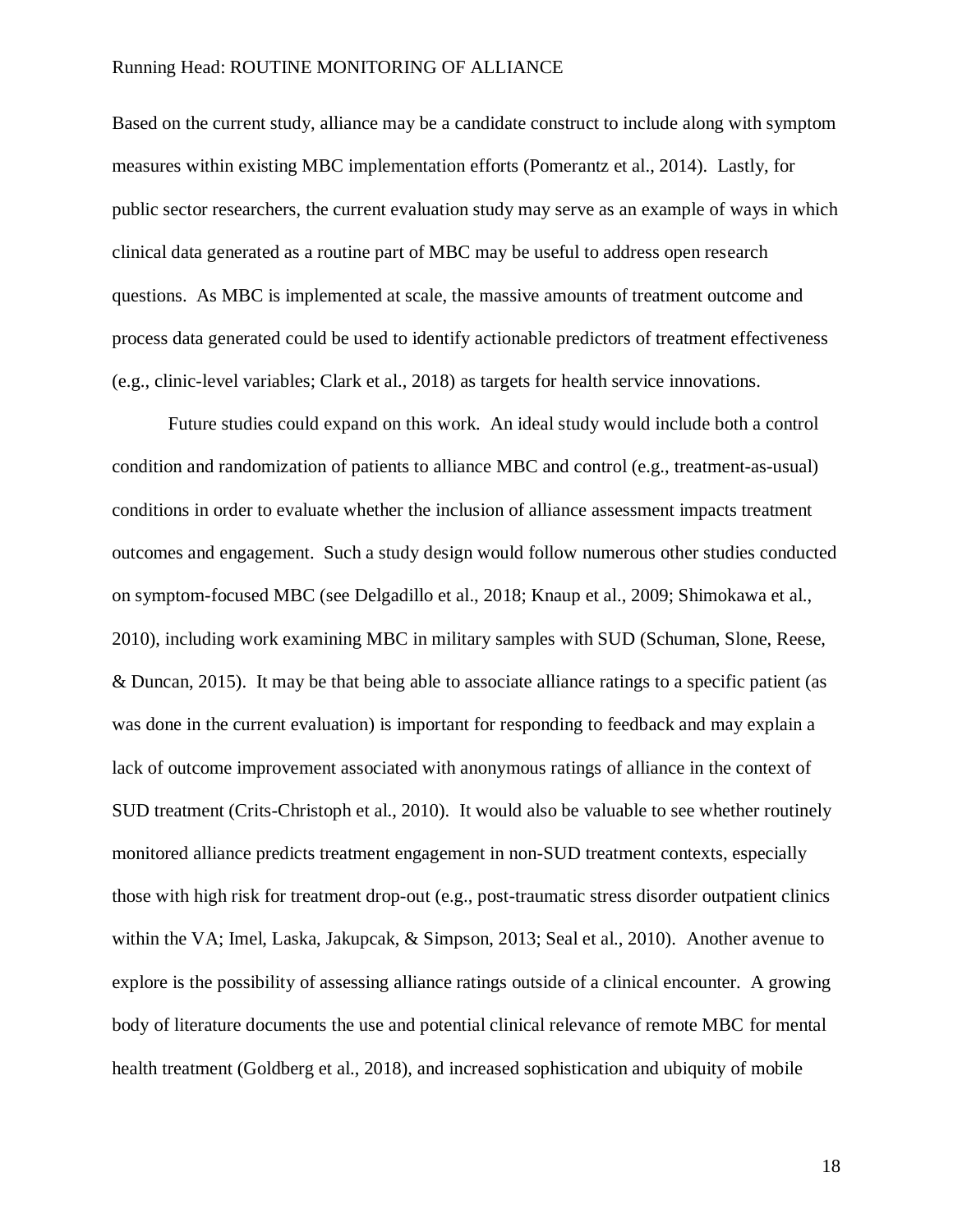technologies may make these methodologies increasingly feasible. Assessing alliance outside of the context of a clinical encounter could alert providers to patients who are at risk for treatment drop-out due to alliance-related concerns.

Future studies could also continue to investigate areas of active debate within the alliance-outcome literature, such as questions of potential patient-level factors that might explain the alliance-outcome relationship (e.g., high problem severity, unstable emotional states; Flückiger et al., 2018). The current evaluation examined some patient-level variables that may theoretically be linked to both ratings of alliance and attendance (e.g., legal involvement, drug use disorders), and found the relationship between maximum alliance and attendance to be robust to these factors. However, future studies could examine more proximal patient-level factors that could explain variance in alliance as a relational variable (e.g., attachment style; Diener, & Monroe, 2011).

The current evaluation has several limitations. First, patients were included at varying points in their treatment. Meta-analytic evidence suggests that the timing of alliance assessment impacts the strength of the alliance-outcome association, with a weaker relationship between early alliance and outcome (Flückiger et al., 2018). Substantively, the meaning of alliance assessed mid-treatment may differ from alliance assessed at the beginning of a course of treatment, as may the trajectory of changes in alliance ratings. Nonetheless, assessing alliance on individuals at varying points in treatment arguably accurately reflects the reality of clinical practice and may therefore be an ecologically-valid representation of alliance-focused MBC in a VA SUD clinic. Including patients at varying points in treatment and outside of a clinical trial context or time-limited groups (in which the beginning and end of treatment are clearly defined) also complicates the assessment of specific features of attendance, such as treatment drop-out. A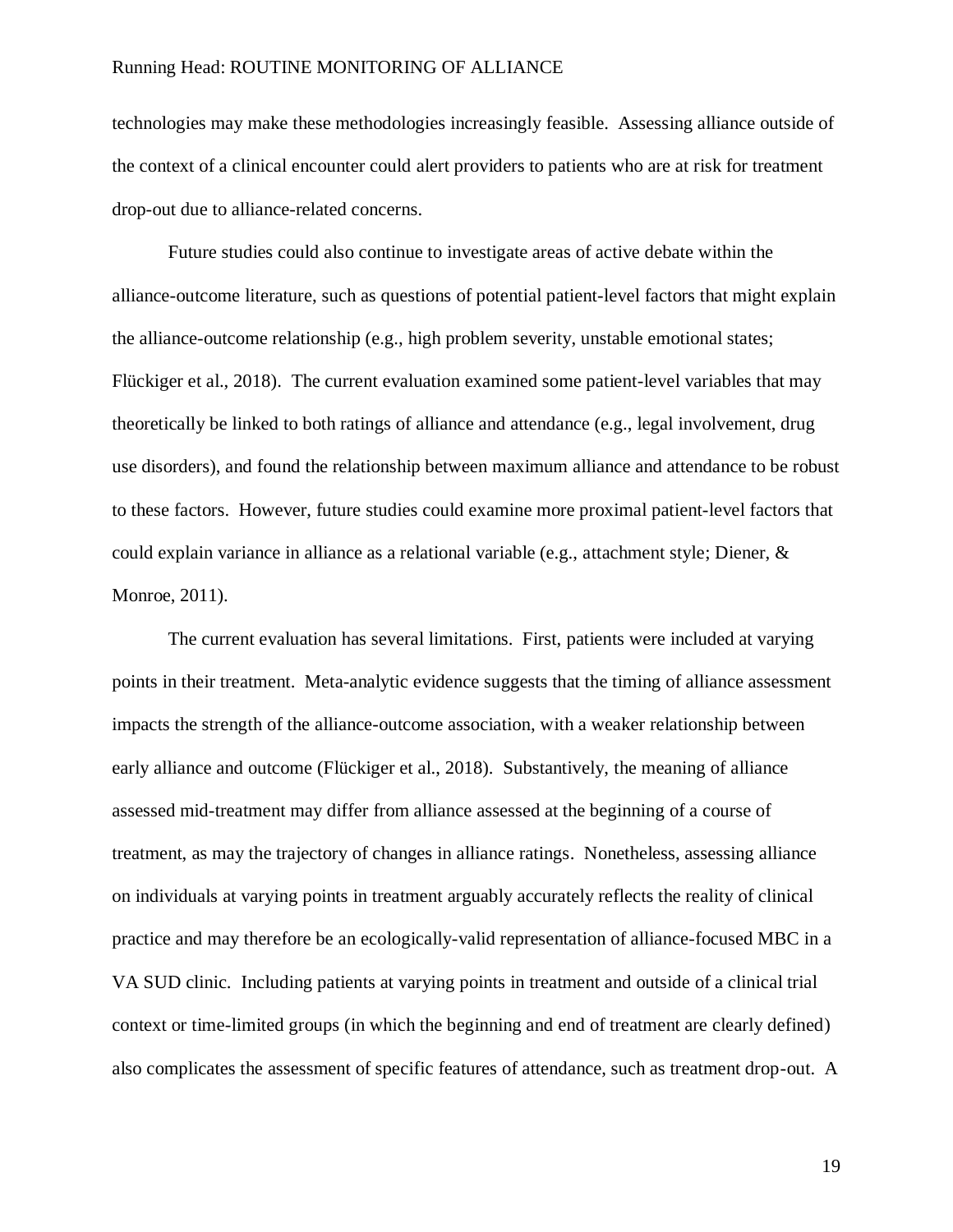future study could examine routinely assessed alliance as a predictor of drop-out within timelimited groups. A second limitation includes the relatively short three-month observation period. A future study could examine the degree to which alliance ratings predict treatment engagement (or other important outcomes such as life functioning and quality of life) at longer follow-up periods. Relatedly, although patients and providers were willing to complete measures during the nine months of this quality improvement project, it is unclear from the current evaluation whether long-term implementation of alliance assessment would have been feasible. A third limitation was the use of a very brief measure of alliance. Brief measures are potentially less reliable than longer assessments (Crocker, & Algina, 2008), which may have introduced additional measurement error and attenuated our statistical power. A fourth limitation was the homogeneity of the current sample in terms of gender and era of service. Lacking non-male identified patients and a larger sample of OEF/OIF veterans may limit the generalizability of our results to female and gender non-binary populations as well as OEF/OIF veterans. A fifth limitation was a lack of information regarding whether a given course of treatment was court mandated. Mandated treatment theoretically may attenuate the alliance-attendance correlation given that individuals are legally required to attend. Although our analyses did model legal involvement, this variable likely overlaps imperfectly with mandated treatment (e.g., individuals may have legal involvement but not be mandated to attend). A future study could examine whether relationships between alliance and engagement differ for those with and without mandated treatment. A sixth limitation was a negative skew in our alliance variable. Although expected (Tryon et al., 2008), this may have attenuated the relationship between alliance and engagement (Cohen, Cohen, West, & Aiken, 2003). A final limitation collapsing across all alliance observations when examining the relationship between alliance and treatment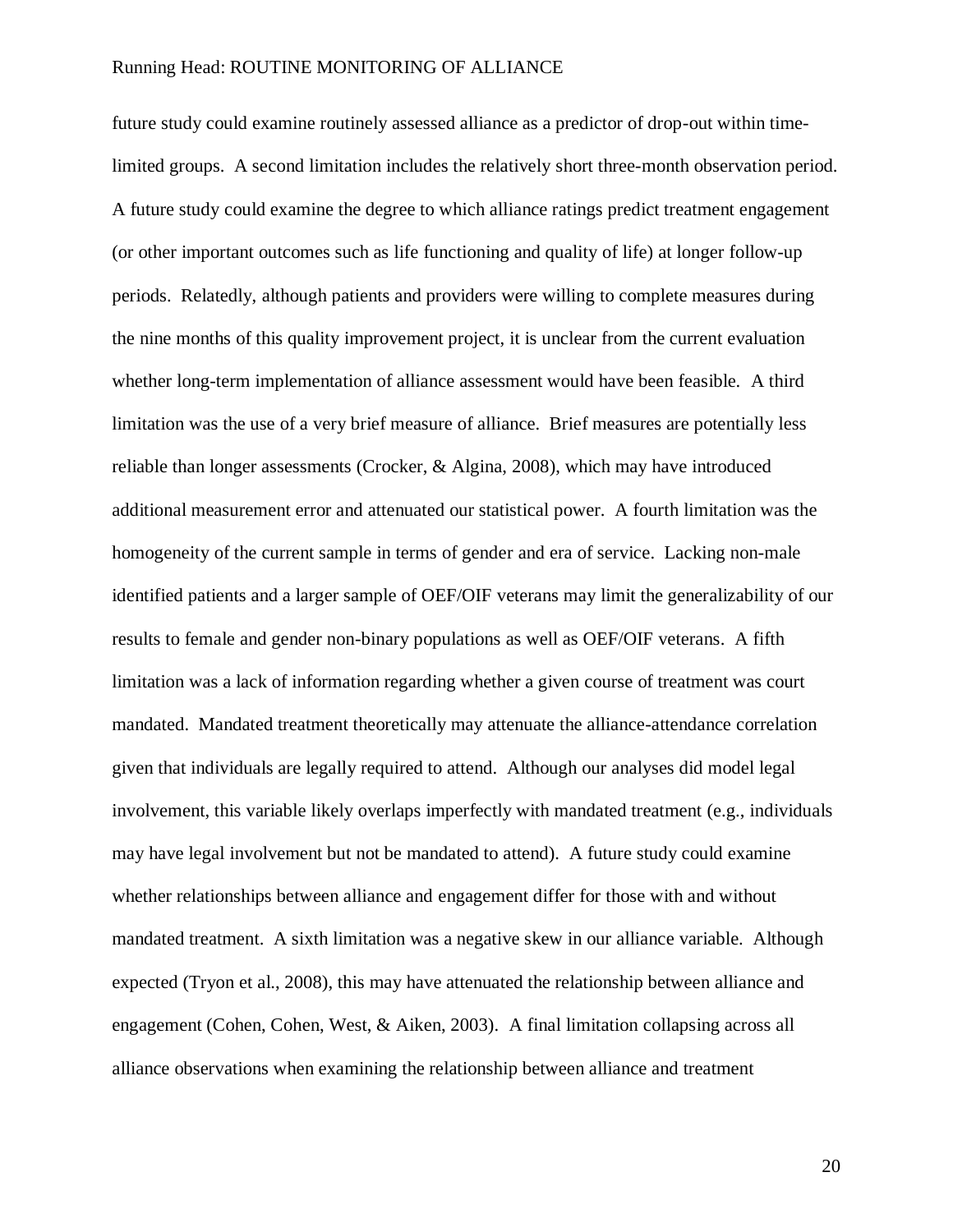engagement. This approach necessarily sacrificed potentially meaningful session-by-session fluctuations in alliance ratings. Previous studies have shown session-by-session relationships between alliance and outcome, typically within settings with meaningful session-level outcomes (e.g., symptoms within primary care psychotherapy; Falkenström, Granström, & Holmqvist, 2013). As our outcome of interest was treatment engagement over the course of three months (rather than symptoms at a given session), a session-by-session approach was deemed less informative.

These limitations notwithstanding, the current evaluation is the first to our knowledge to demonstrate feasibility and suggest potential clinical utility of routine assessment of alliance in the context of a VA SUD clinic. Assessment of alliance, a key psychotherapy process variable, may be particularly valuable for populations at risk for treatment drop-out, such as veterans with dually-diagnosed SUD and SMI. It appears that a very brief measure of alliance may be able to detect signals of treatment engagement and may therefore be useful in the context of MBC efforts within the VA and other mental health treatment settings.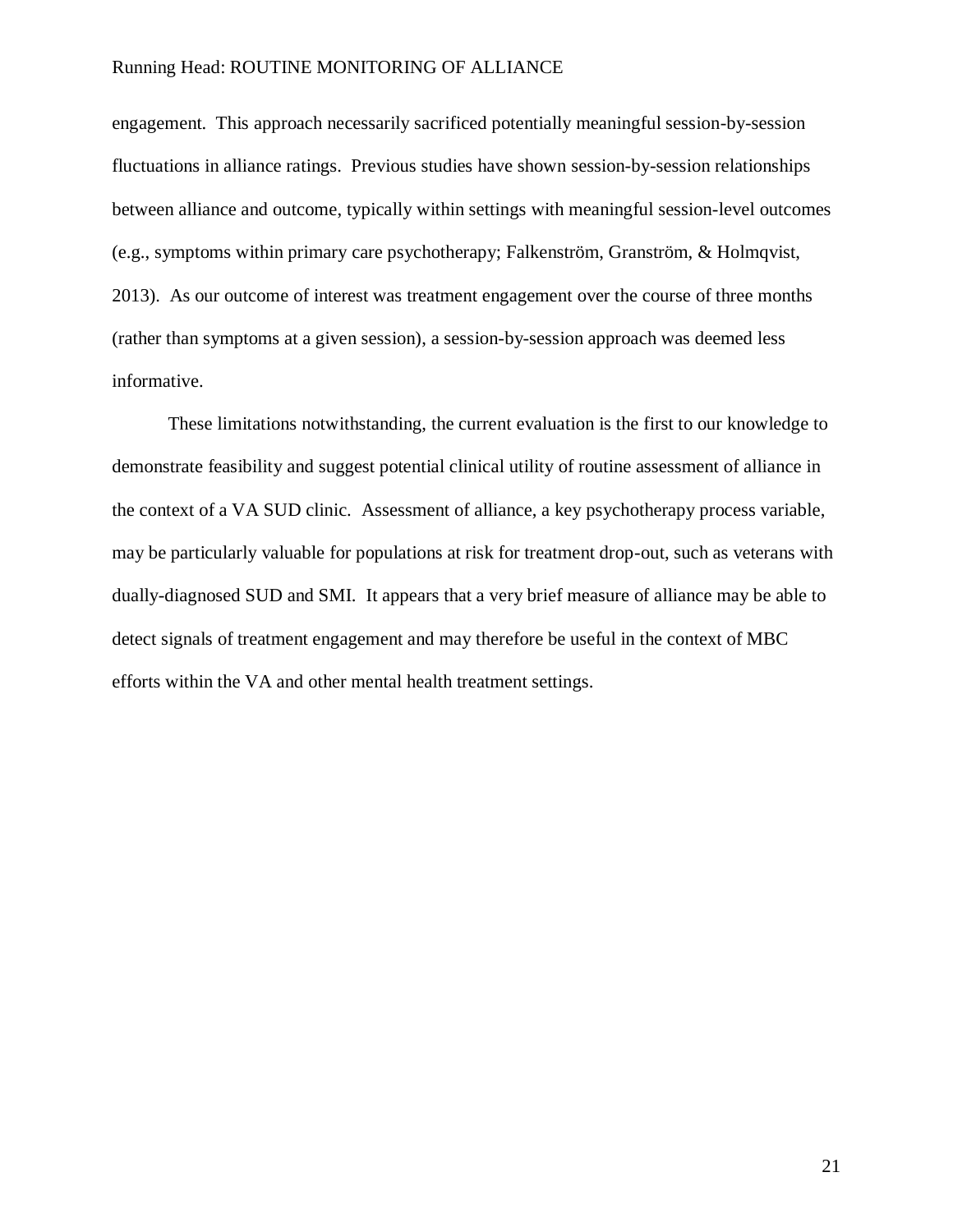#### **References**

- Boswell, J. F., Kraus, D. R., Miller, S. D., & Lambert, M. J. (2015). Implementing routine outcome monitoring in clinical practice: Benefits, challenges, and solutions. *Psychotherapy Research, 25*(1), 6-19. doi:10.1080/10503307.2013.817696
- Brown, C. H., Bennett, M. E., Li, L., & Bellack, A. S. (2011). Predictors of initiation and engagement in substance abuse treatment among individuals with co-occurring serious mental illness and substance use disorders. *Addictive behaviors, 36*(5), 439-447. doi:10.1016/j.addbeh.2010.12.001
- Burlingame, G. M., McClendon, D. T., & Alonso, J. (2011). Cohesion in group therapy. *Psychotherapy, 48*(1), 34-42. doi: 10.1037/a0022063
- Burlingame, G. M., McClendon, D. T., & Yang, C. (2018). Cohesion in group therapy: A metaanalysis. *Psychotherapy, 55*(4), 384-398. doi: 10.1037/pst0000173
- Clark, D. M., Canvin, L., Green, J., Layard, R., Pilling, S., & Janecka, M. (2018). Transparency about the outcomes of mental health services (IAPT approach): an analysis of public data. *Lancet, 391*(10121), 679-686.
- Cohen, J. (1988). *Statistical power analysis for the behavioral sciences (2nd ed.).* Hillsdale, NJ: Erlbaum.
- Cohen, J. (1992). A power primer. *Psychological Bulletin, 112*(1), 155-159.
- Cohen, J., Cohen, P., West, S.G., & Aiken, L.S. (2003). *Applied multiple regression / correlation analysis for the behavioral sciences (3rd ed.).* Mahwah, New Jersey: Lawrence Erlbaum Associates, Inc.
- Crits-Christoph, P., Connolly Gibbons, M.B., Hamilton, J., Ring-Kurtz, S., & Gallop, R. (2011). The dependability of alliance assessments: The alliance-outcome correlation is larger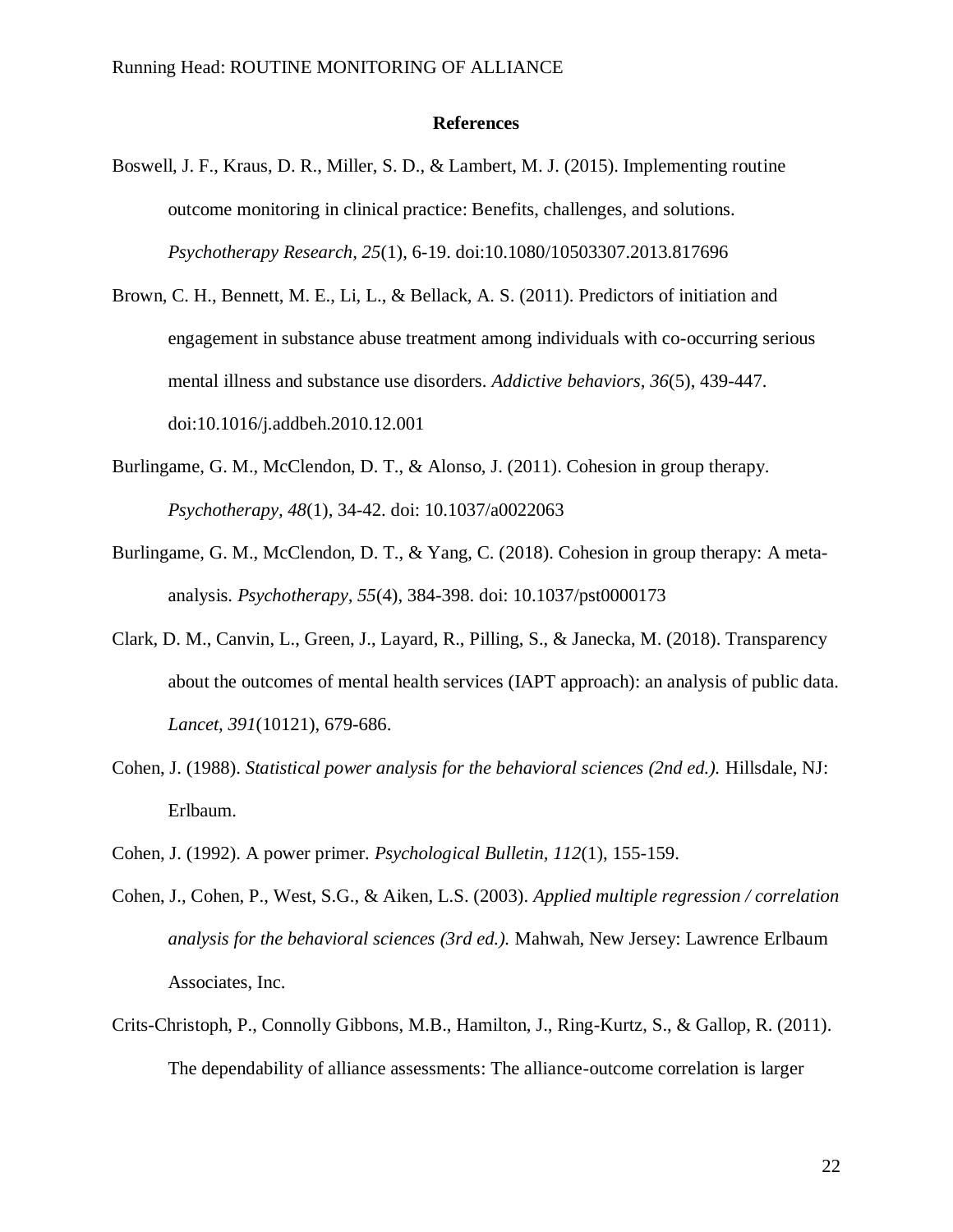than you think. *Journal of Consulting and Clinical Psychology, 79*(3), 267-278. doi: 10.1037/a0023668

- Crits-Christoph, P., Ring-Kurtz, S., McClure, B., Temes, C., Kulaga, A., Gallop, R.,...& Rotrosen, J. (2010). A randomized controlled study of a web-based performance improvement system for substance abuse treatment providers. *Journal of Substance Abuse Treatment, 38*, 251-262. doi:10.1016/j.jsat.2010.01.001
- Crocker, L., & Algina, J. (2008). *Introduction to classical and modern test theory*. Mason, Ohio: Cengage Learning.
- Cuijpers, P., van Straten, A., Andersson, G., & van Oppen, P. (2008). Psychotherapy for depression in adults: a meta-analysis of comparative outcome studies. *Journal of Consulting and Clinical Psychology, 76*(6), 909-922.
- Delgadillo, J., de Jong, K., Lucock, M., Lutz, W., Rubel, J., Gilbody, S., ... & O'Hayon, H. (2018). Feedback-informed treatment versus usual psychological treatment for depression and anxiety: a multisite, open-label, cluster randomised controlled trial. Lancet Psychiatry, 5(7), 564-572. doi: 10.1016/ S2215-0366(18)30162-7
- Diener, M. J., & Monroe, J. M. (2011). The relationship between adult attachment style and therapeutic alliance in individual psychotherapy: A meta-analytic review. *Psychotherapy, 48*(3), 237-248. doi: 10.1037/a0022425
- Dowrick, C., Leydon, G. M., McBride, A., Howe, A., Burgess, H., Clarke, P.,...& Kendrick, T. (2009). Patients' and doctors' views on depression severity questionnaires incentivised in UK quality and outcomes framework: qualitative study. *BMJ, 338*, b663. doi:10.1136/bmj.b663

Duncan, B. L., & Miller, S. D. (2007). *The Group Session Rating Scale.* Jensen Beach, FL: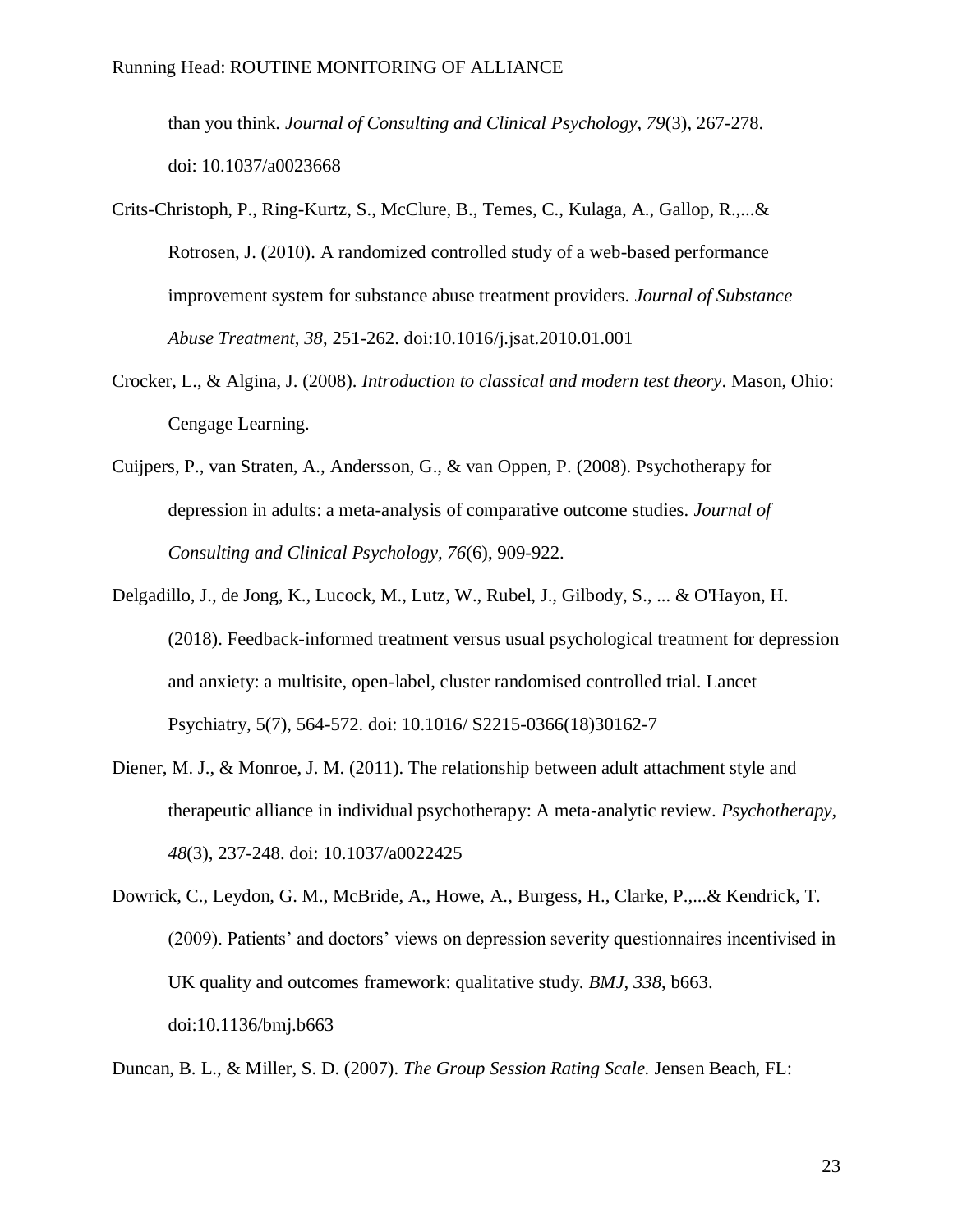Author.

- Eubanks, C. F., Muran, J. C., & Safran, J. D. (2018). Alliance rupture repair: A meta-analysis. *Psychotherapy, 55*(4), 508-519. doi: 10.1037/pst0000185
- Falkenström, F., Granström, F., & Holmqvist, R. (2013). Therapeutic alliance predicts symptomatic improvement session by session. *Journal of Counseling Psychology, 60*(3), 317-328. doi: 10.1037/a0032258
- Forman, R., Crits-Christoph, P., Kaynak, Ö., Worley, M., Hantula, D. A., Kulaga, A., ... & Muchowski, P. (2007). A feasibility study of a web-based performance improvement system for substance abuse treatment providers. *Journal of Substance Abuse Treatment, 33*(4), 363-371.
- Fortney, J. C., Unützer, J., Wrenn, G., Pyne, J. M., Smith, G. R., Schoenbaum, M., & Harbin, H. T. (2017). A Tipping Point for Measurement-Based Care. *Psychiatric Services, 68*(2), 179-188. doi: 10.1176/appi.ps.201500439
- Flűckiger, C., Del Re, A.C., Wampold, B.E., & Horvath, A.O. (2018). The alliance in adult psychotherapy: A meta-analytic synthesis. *Psychotherapy , 55*(4), 316-340. doi:10.1037/pst0000172
- Goldberg, S.B., Babins-Wagner, R., Rousmaniere, T., Berzins, S., Hoyt, W.T., Whipple, J.L., Miller, S.D., & Wampold, B.E. (2016). Creating a climate for therapist improvement: A case study of an agency focused on outcomes and deliberate practice. Psychotherapy, 53(3), 367-375. doi: 10.1037/pst0000060
- Goldberg, S. B., Buck, B., Raphaely, S., & Fortney, J. C. (2018). Measuring psychiatric symptoms remotely: A systematic review of remote measurement-based care. *Current Psychiatry Reports, 20*(10). doi: 10.1007/s11920-018-0958-z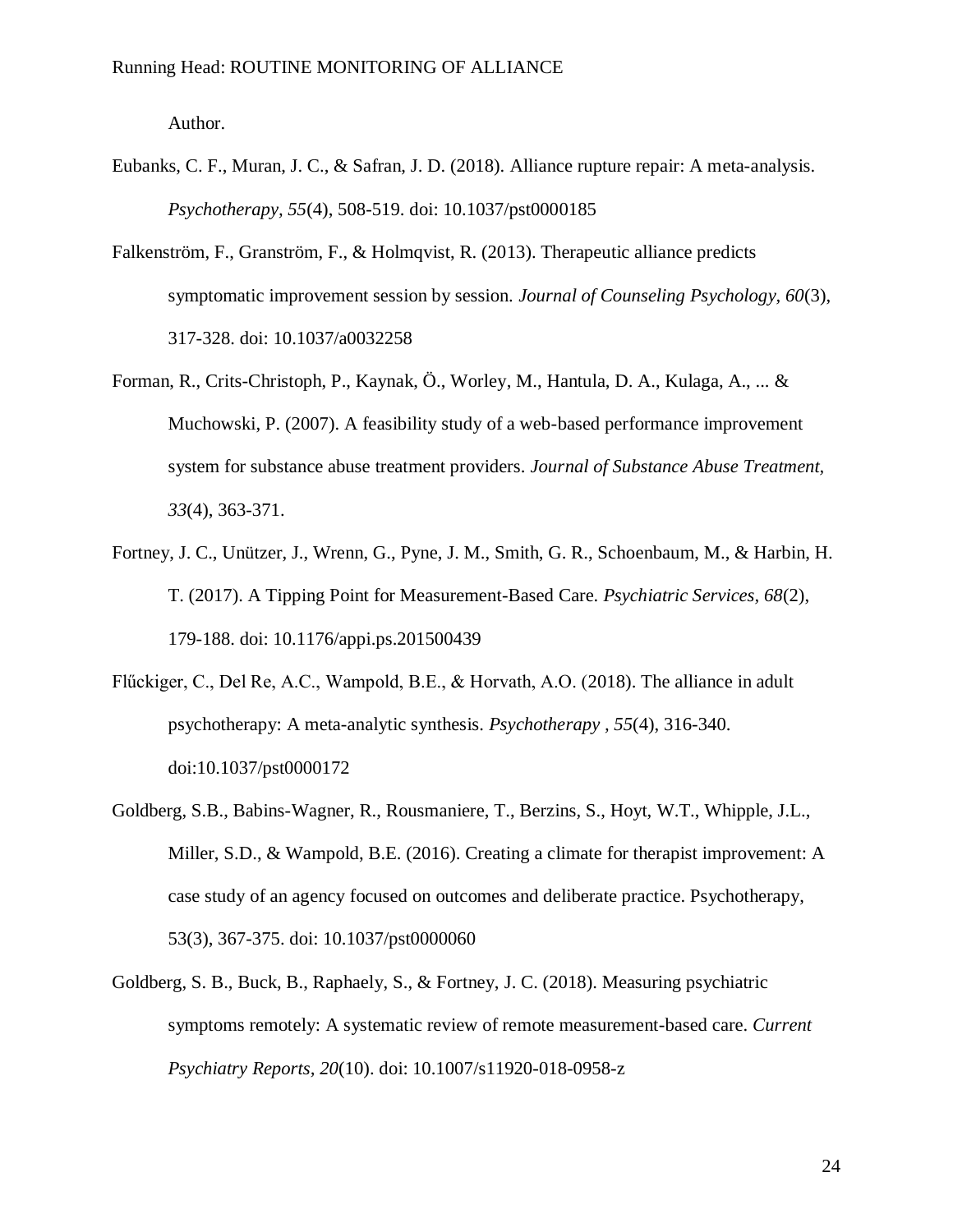- Harding, K.J.K., Rush, A.J., Arbuckle, M., Trivedi, M.H., & Pincus, H.A. (2011). Measurementbased care in psychiatric practice: A policy framework for implementation. *Journal of Clinical Psychiatry, 72*(8), 1136-1143.
- Hayes, A.M., Laurenceau, J., Feldman, G., Strauss, J.L., & Cardaciotto, L. (2007). Change is not always linear: The study of nonlinear and discontinuous patterns of change in psychotherapy. *Clinical Psychology Review, 27*, 715-723.
- Hoge, C. W., Grossman, S. H., Auchterlonie, J. L., Riviere, L. A., Milliken, C. S., & Wilk, J. E. (2014). PTSD treatment for soldiers after combat deployment: low utilization of mental health care and reasons for dropout. *Psychiatric Services, 65*(8), 997-1004.
- Imel, Z.E., Laska, K., Jakupcak, M., & Simpson, T.L. (2013). Meta-analysis of dropout in treatments for posttraumatic stress disorder. *Journal of Consulting and Clinical Psychology, 81*(3), 394-404. doi: 10.1037/a0031474
- Johnson, J. E., Burlingame, G. M., Olsen, J. A., Davies, D. R., & Gleave, R. L. (2005). Group climate, cohesion, alliance, and empathy in group psychotherapy: Multilevel structural equation models*. Journal of Counseling Psychology, 52*(3), 310-321. doi: 10.1037/0022-0167.52.3.310
- Joyce, A. S., Piper, W. E., & Ogrodniczuk, J. S. (2007). Therapeutic alliance and cohesion variables as predictors of outcome in short–term group psychotherapy. *International Journal of Group Psychotherapy, 57*(3), 269-296.
- Knaup, C., Koesters, M., Schoefer, D., Becker, T., & Puschner, B. (2009). Effect of feedback of treatment outcome in specialist mental healthcare: A meta-analysis. *British Journal of Psychiatry, 195*, 15-22. doi: 10.1192/bjp.bp.108.053967

Lambert, M. J., Hansen, N. B., & Finch, A. E. (2001). Patient-focused research: Using patient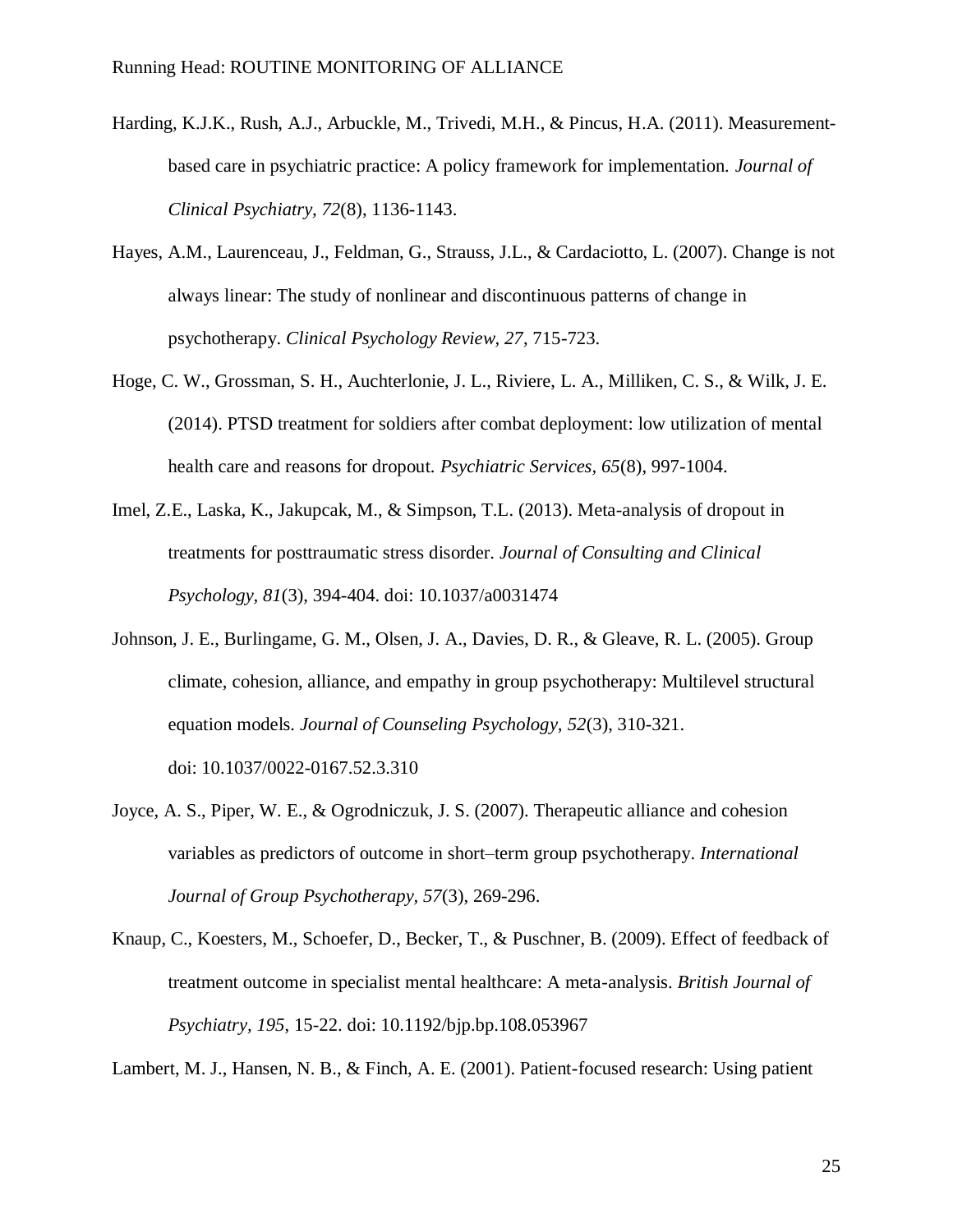outcome data to enhance treatment effects. *Journal of Consulting and Clinical Psychology, 69*, 159–172. doi: 10.1037/0022-006X.69.2.159

- Lambert, M. J. (Ed.). (2013). *Bergin and Garfield's handbook of psychotherapy and behavior change.* New York, NY: John Wiley & Sons.
- Lambert, M.J. (2015). Progress feedback and the OQ-system: The past and future. *Psychotherapy, 52*(4), 381-390. doi: 10.1037/pst0000027
- Miller, S. D., & Bertolino, B. (Eds.). (2012). *ICCE feedback informed treatment training and treatment manuals.* Chicago: ICCE.
- Miller, S.D., Hubble, M.A., Chow, D., & Seidel, J. (2015). Beyond measures and monitoring: Realizing the potential of feedback-informed treatment. *Psychotherapy, 52*(4), 449-457. doi: 10.1037/pst0000031
- Norcross, J.C. & Lambert, M.J. (Eds.). (in press). *Psychotherapy relationships that work (3rd ed.).* New York: Oxford University Press.
- Oslin, D. W., Ross, J., Sayers, S., Murphy, J., Kane, V., & Katz, I. R. (2006). Screening, assessment, and management of depression in VA primary care clinics: the Behavioral Health Laboratory. *Journal of General Internal Medicine, 21*(1), 46-50.
- Pomerantz, A. S., Kearney, L. K., Wray, L. O., Post, E. P., & McCarthy, J. F. (2014). Mental health services in the medical home in the Department of Veterans Affairs: Factors for successful integration. *Psychological Services, 11*(3), 243-253. doi: 10.1037/a0036638
- Prescott, D. S., Maeschalck, C. L., & Miller, S. D. (Eds.). (2017). *Feedback-informed treatment in clinical practice: Reaching for excellence.* Washington, DC, US: American Psychological Association. doi: 10.1037/0000039-000

Quirk, K., Miller, S., Duncan, B., & Owen, J. (2013). Group Session Rating Scale: Preliminary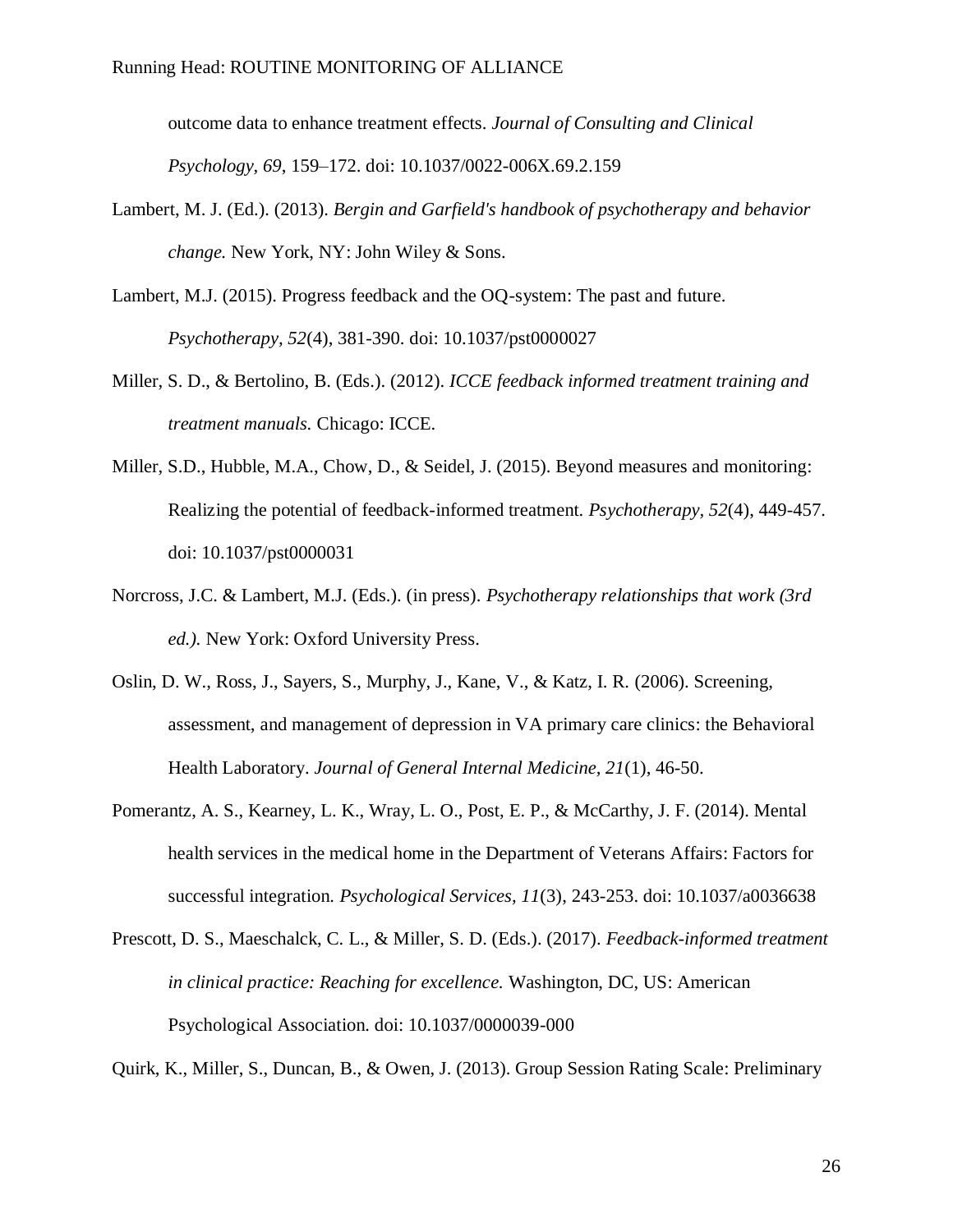psychometrics in substance abuse group interventions. *Counselling and Psychotherapy Research, 13*(3), 194-200. doi:10.1080/14733145.2012.744425

- Schuman, D. L., Slone, N. C., Reese, R. J., & Duncan, B. (2015). Efficacy of client feedback in group psychotherapy with soldiers referred for substance abuse treatment. *Psychotherapy Research, 25*(4), 396-407.
- Seal, K. H., Maguen, S., Cohen, B., Gima, K. S., Metzler, T. J., Ren, L., ... & Marmar, C. R. (2010). VA mental health services utilization in Iraq and Afghanistan veterans in the first year of receiving new mental health diagnoses. *Journal of Traumatic Stress, 23*(1), 5-16. doi:10.1002/jts.20493
- Selya, A. S., Rose, J. S., Dierker, L. C., Hedeker, D., & Mermelstein, R. J. (2012). A practical guide to calculating Cohen's f2, a measure of local effect size, from PROC MIXED. *Frontiers in Psychology, 3*, 111. doi: 10.3389/fpsyg.2012.00111
- Shimokawa, K., Lambert, M.J., & Smart, D.W. (2010). Enhancing treatment outcome of patients at risk of treatment failure: Meta-analytic and mega-analytic review of a psychotherapy quality assurance system. *Journal of Consulting and Clinical Psychology, 78*(3), 298- 311. doi: 10.1037/a0019247
- Snijders, T.A. & Bosker, R.J. (2012). *Multilevel analysis: An introduction to basic and advance multilevel modeling (2nd ed.).* London: Sage.

Stiles, W.B., Glick, M., Osatuke, K., Hardy, G.E., Shapiro, D.A., Agnew-Davies, R.,...&

Steinfeld, B., Franklin, A., Mercer, B., Fraynt, R., & Simon, G. (2016). Progress monitoring in an integrated health care system: Tracking behavioral health vital signs. *Administration and Policy in Mental Health and Mental Health Services Research, 43*(3), 369-378. doi: 10.1007/s10488-015-0648-7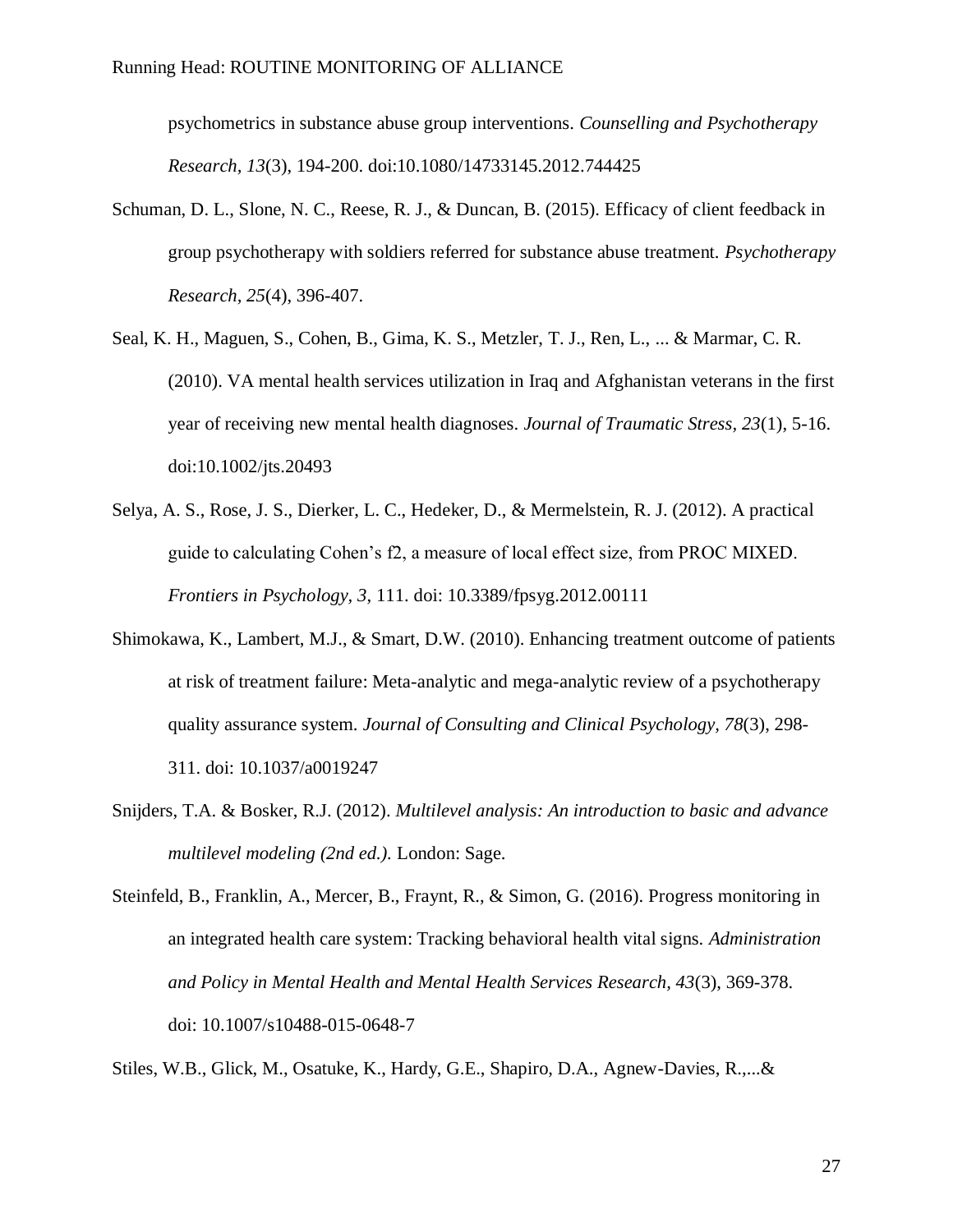Barkham, M. (2004). Patterns of alliance development and the rupture-repair hypothesis: Are productive relationships U-shaped or V-shaped? *Journal of Counseling Psychology, 51*(1), 81-92. doi: 10.1037/0022-0167.51.1.81

- Tasca, G. A., Compare, A., Zarbo, C., & Brugnera, A. (2016). Therapeutic alliance and bingeeating outcomes in a group therapy context. *Journal of Counseling Psychology, 63*(4), 443-451. doi: 10.1037/cou0000159
- Tryon, G. S., Blackwell, S. C., & Hammel, E. F. (2008). The magnitude of client and therapist working alliance ratings. *Psychotherapy: Theory, Research, Practice, Training, 45*(4), 546-551. doi: 10.1037/a0014338
- Wampold, B.E. (2015). Routine outcome monitoring: Coming of age with the usual developmental challenges. *Psychotherapy, 52*(4), 458-462. doi: 10.1037/pst0000037
- Warner, R. (2009). Recovery from schizophrenia and the recovery model. *Current Opinion in Psychiatry, 22*(4), 374-380. doi:10.1097/YCO.0b013e32832c920b
- Westen, D., & Morrison, K. (2001). A multidimensional meta-analysis of treatments for depression, panic, and generalized anxiety disorder: an empirical examination of the status of empirically supported therapies. *Journal of Consulting and Clinical Psychology, 69*(6), 875-899.
- Witkiewitz, K., & Marlatt, G. A. (2007). Modeling the complexity of post-treatment drinking: It's a rocky road to relapse. *Clinical Psychology Review, 27*(6), 724-738.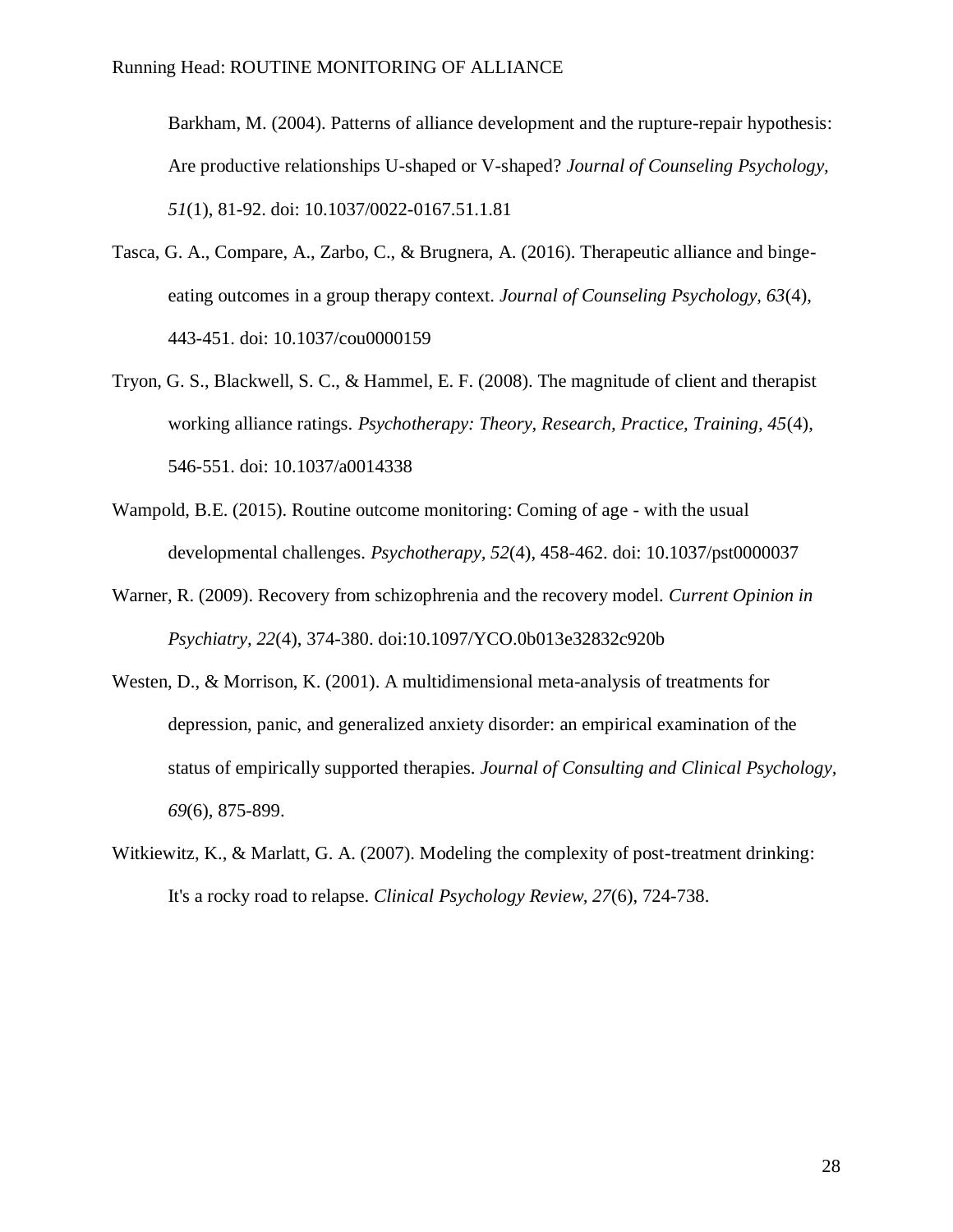| Variable                      | n  | $\%$  | Mean  | SD    | Min            | Max   |
|-------------------------------|----|-------|-------|-------|----------------|-------|
| Race/ethnicity                |    |       |       |       |                |       |
| White                         | 57 | 58.2% |       |       |                |       |
| <b>Black</b>                  | 31 | 31.6% |       |       |                |       |
| Other race                    | 10 | 10.2% |       |       |                |       |
| Male gender                   | 97 | 99.0% |       |       |                |       |
| Age                           |    |       | 55.72 | 10.66 | 27.10          | 71.80 |
| Substance use disorders       |    |       |       |       |                |       |
| Alcohol                       | 87 | 88.8% |       |       |                |       |
| Stimulant                     | 52 | 53.1% |       |       |                |       |
| Cannabis                      | 30 | 30.6% |       |       |                |       |
| Opioid                        | 11 | 11.2% |       |       |                |       |
| Other substance use           | 9  | 9.2%  |       |       |                |       |
| Any drug disorder             | 63 | 64.3% |       |       |                |       |
| Mental health disorders       |    |       |       |       |                |       |
| Depression                    | 54 | 55.1% |       |       |                |       |
| Bipolar                       | 22 | 22.4% |       |       |                |       |
| Psychotic                     | 18 | 18.4% |       |       |                |       |
| <b>PTSD</b>                   | 50 | 51.0% |       |       |                |       |
| Anxiety                       | 35 | 35.7% |       |       |                |       |
| Legal Involvement             | 37 | 37.8% |       |       |                |       |
| OEF/OIF era                   | 12 | 12.2% |       |       |                |       |
| <b>GSRS</b> Total             |    |       | 8.96  | 1.36  | 0.75           | 10    |
| <b>Average Alliance</b>       |    |       | 8.82  | 1.24  | 4.67           | 10    |
| <b>Maximum Alliance</b>       |    |       | 9.35  | 1.06  | 5              | 10    |
| SUD visit days baseline       |    |       | 9.86  | 6.04  | $\mathbf{1}$   | 25    |
| SUD visit days index          |    |       | 10.85 | 7.07  | 1              | 41    |
| MBC group attendance baseline |    |       | 3.54  | 4.17  | $\overline{0}$ | 18    |
| MBC group attendance index    |    |       | 6.37  | 3.89  | $\mathbf{1}$   | 14    |

Table 1. Sample demographics

Note: GSRS = Group Session Rating Scale; SUD visit days = all substance use disorder-related visit codes from medical record in three months prior to initial GSRS rating (i.e., baseline) or following initial GSRS rating (i.e., index); MBC (measurement-based care) group visits = all visits to group where GSRS was assessed in three months prior to initial GSRS rating (i.e., baseline) or following initial GSRS rating (i.e., index). Possible range of all alliance scores (GSRS Total, Average Alliance, Maximum Alliance) was from 0 to 10.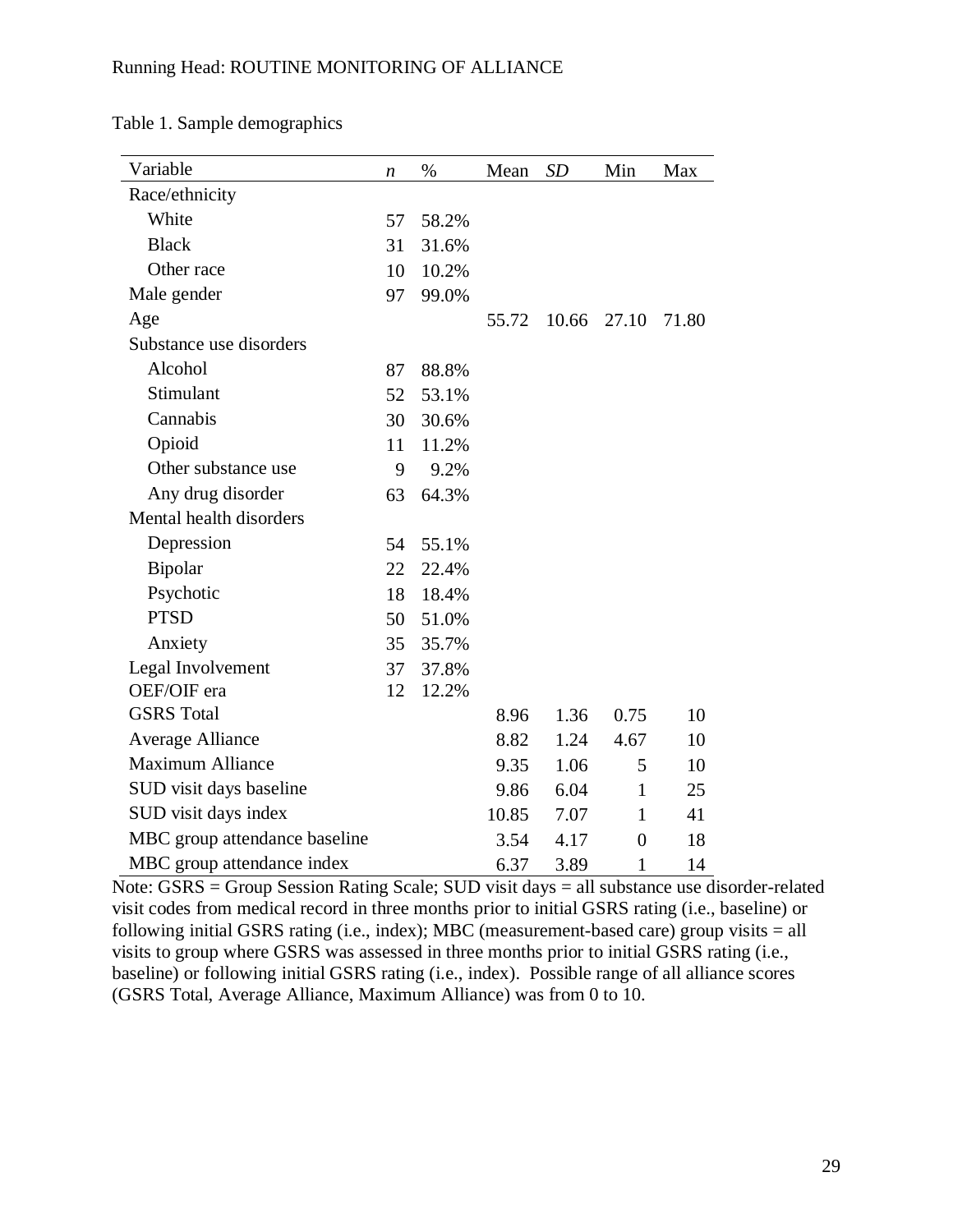| Predictor              | $\boldsymbol{B}$ | 95% CI           | $\boldsymbol{p}$ | $f^2$ * |
|------------------------|------------------|------------------|------------------|---------|
| Session number         | 0.075            | $0.037 - 0.114$  | < .001           | 0.033   |
| Race                   |                  |                  |                  |         |
| White                  | ref              |                  |                  |         |
| <b>Black</b>           | $-0.048$         | $-0.548 - 0.453$ | .852             |         |
| Other race             | $-0.055$         | $-0.774 - 0.663$ | .880             |         |
| Male gender            | $-0.196$         | $-2.413 - 2.022$ | .863             |         |
| <b>OEF/OIF</b>         | 0.289            | $-0.579 - 1.157$ | .514             |         |
| Age                    | $-0.001$         | $-0.028 - 0.025$ | .926             |         |
| Any drug use diagnosis | $-0.404$         | $-0.876 - 0.069$ | .094             |         |
| Legal involvement      | $-0.051$         | $-0.492 - 0.390$ | .820             |         |
| Intercept              | 9.140            | $6.400 - 11.880$ | < 0.001          |         |

Table 2. Changes in Group Session Rating Scale scores over time

Note: OEF/OIF = Operation Enduring Freedom / Operation Iraqi Freedom.

\*Cohen's  $f^2$ :  $f^2 \ge 0.02$ ,  $f^2 \ge 0.15$ , and  $f^2 \ge 0.35$  represent small, medium, and large effect sizes, respectively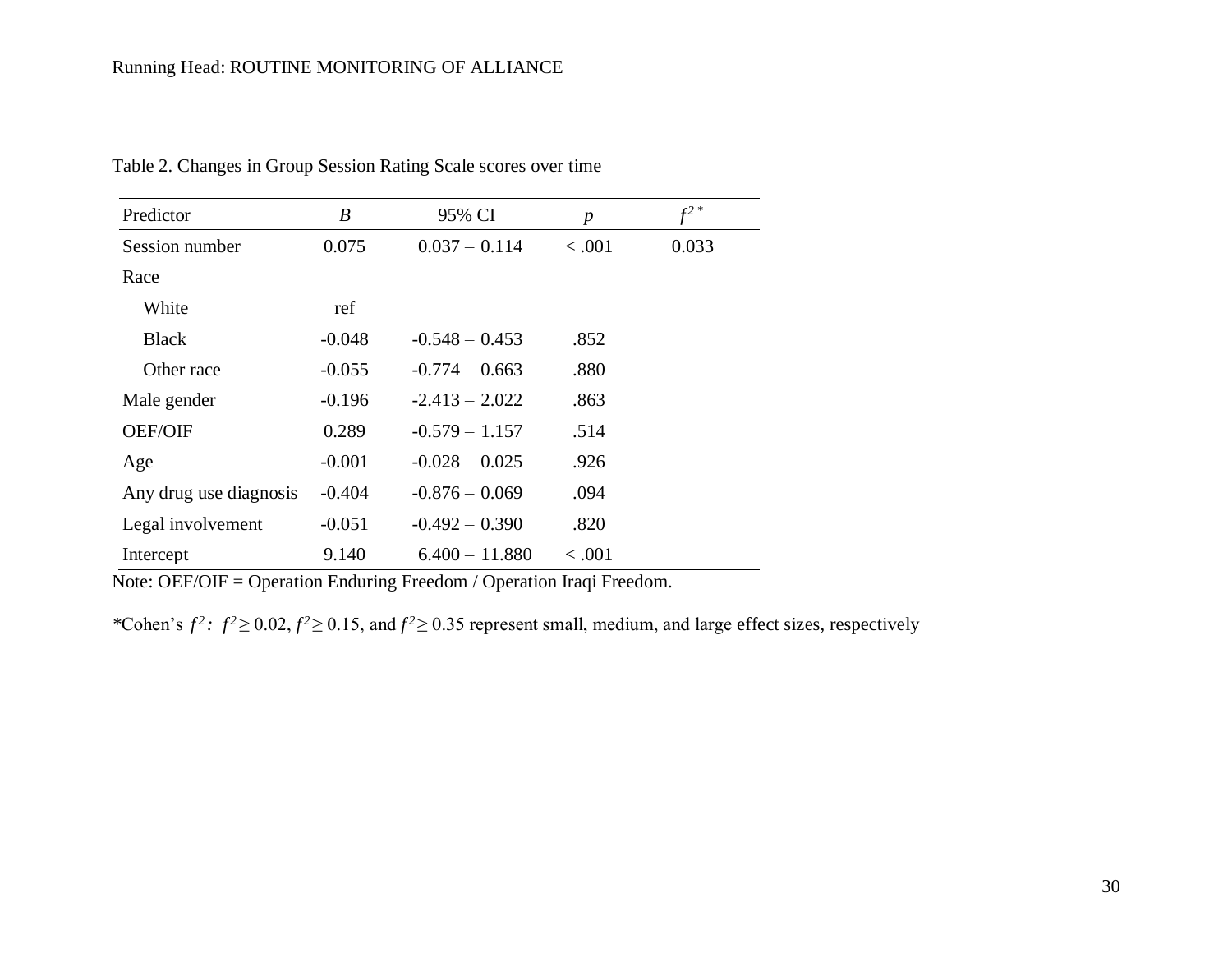|  |  | Table 3. Average and maximum Group Rating Scale scores predicting treatment engagement |
|--|--|----------------------------------------------------------------------------------------|
|  |  |                                                                                        |

|                                                      | <b>Primary Analyses</b>                                            |                           |                  |           |      |                  |            |  |  |
|------------------------------------------------------|--------------------------------------------------------------------|---------------------------|------------------|-----------|------|------------------|------------|--|--|
| Model                                                | Outcome                                                            | <b>Alliance Predictor</b> | $\boldsymbol{B}$ | 95% CI    |      | $\boldsymbol{p}$ | $f^{2*}$   |  |  |
|                                                      | <b>Total SUD</b>                                                   | Average                   | 0.80             | $-0.29-$  | 1.89 | .150             | 0.021      |  |  |
|                                                      | <b>MBC</b> Group                                                   | Average                   | 0.29             | $-0.31 -$ | 0.90 | .341             | 0.009      |  |  |
| Primary ( $n = 98$ )                                 | <b>Total SUD</b>                                                   | Maximum                   | 1.79             | $0.56 -$  | 3.01 | .004             | 0.088      |  |  |
|                                                      | <b>MBC</b> Group                                                   | Maximum                   | 0.96             | $0.28 -$  | 1.65 |                  | .006 0.079 |  |  |
|                                                      |                                                                    |                           |                  |           |      |                  |            |  |  |
| <b>Sensitivity Analyses</b>                          |                                                                    |                           |                  |           |      |                  |            |  |  |
| Model                                                | <b>Alliance Predictor</b><br>95% CI<br>$\boldsymbol{B}$<br>Outcome |                           |                  |           |      | $\boldsymbol{p}$ | $f^{2*}$   |  |  |
|                                                      |                                                                    |                           |                  |           |      |                  |            |  |  |
|                                                      | <b>Total SUD</b>                                                   | Average                   | 0.95             | $-0.29-$  | 2.19 | .134             | 0.024      |  |  |
| Excluding low Average Alliance outliers ( $n = 96$ ) | <b>MBC</b> Group                                                   | Average                   | 0.37             | $-0.32-$  | 1.06 | .297             | 0.012      |  |  |
|                                                      | <b>Total SUD</b>                                                   | Maximum                   | 2.30             | $0.68 -$  | 3.91 | .005             | 0.089      |  |  |
| Excluding low Maximum Alliance outliers ( $n = 95$ ) | <b>MBC</b> Group                                                   | Maximum                   | 1.42             | $0.53 -$  | 2.31 | .002             | 0.103      |  |  |
| Excluding high SUD visits outliers $(n = 97)$        | <b>Total SUD</b>                                                   | Average                   | 0.51             | $-0.49-$  | 1.51 | .317             | 0.01       |  |  |

Note: All models include race/ethnicity, age, gender, era of service, and drug use disorder as covariates. Outliers defined as values three or more standard deviations from the mean. SUD = substance use disorder; MBC Group = Group in which measurement-based care was being evaluated; Average = Average Alliance; Maximum = Maximum Alliance; Total SUD = Total SUD visit days; MBC Group = MBC Group visit days

\*Cohen's  $f^2$ :  $f^2 \ge 0.02$ ,  $f^2 \ge 0.15$ , and  $f^2 \ge 0.35$  represent small, medium, and large effect sizes, respectively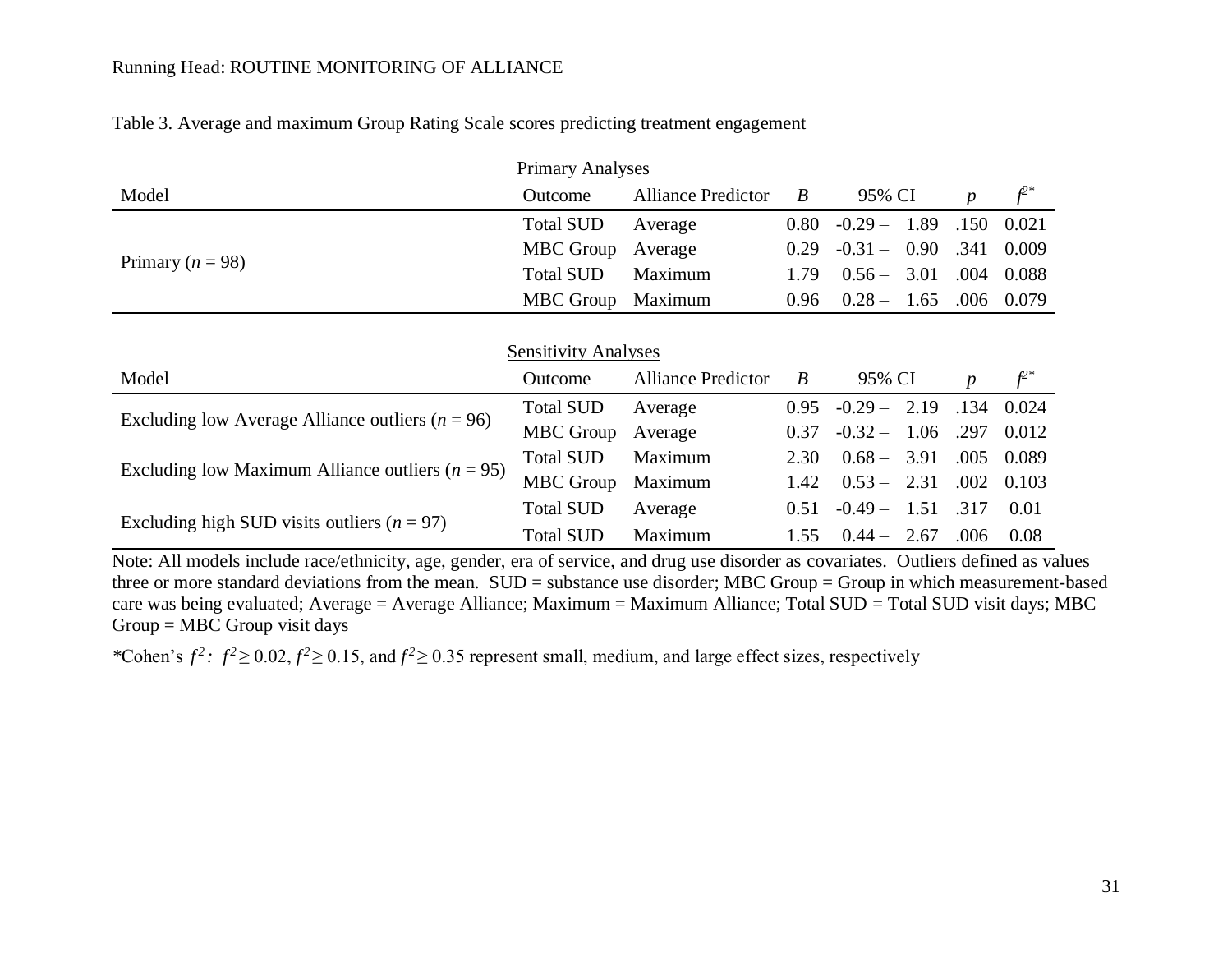

Figure 1. Changes in Group Session Rating Scale (GSRS) total score over time (session number). Points jittered for ease of interpretation.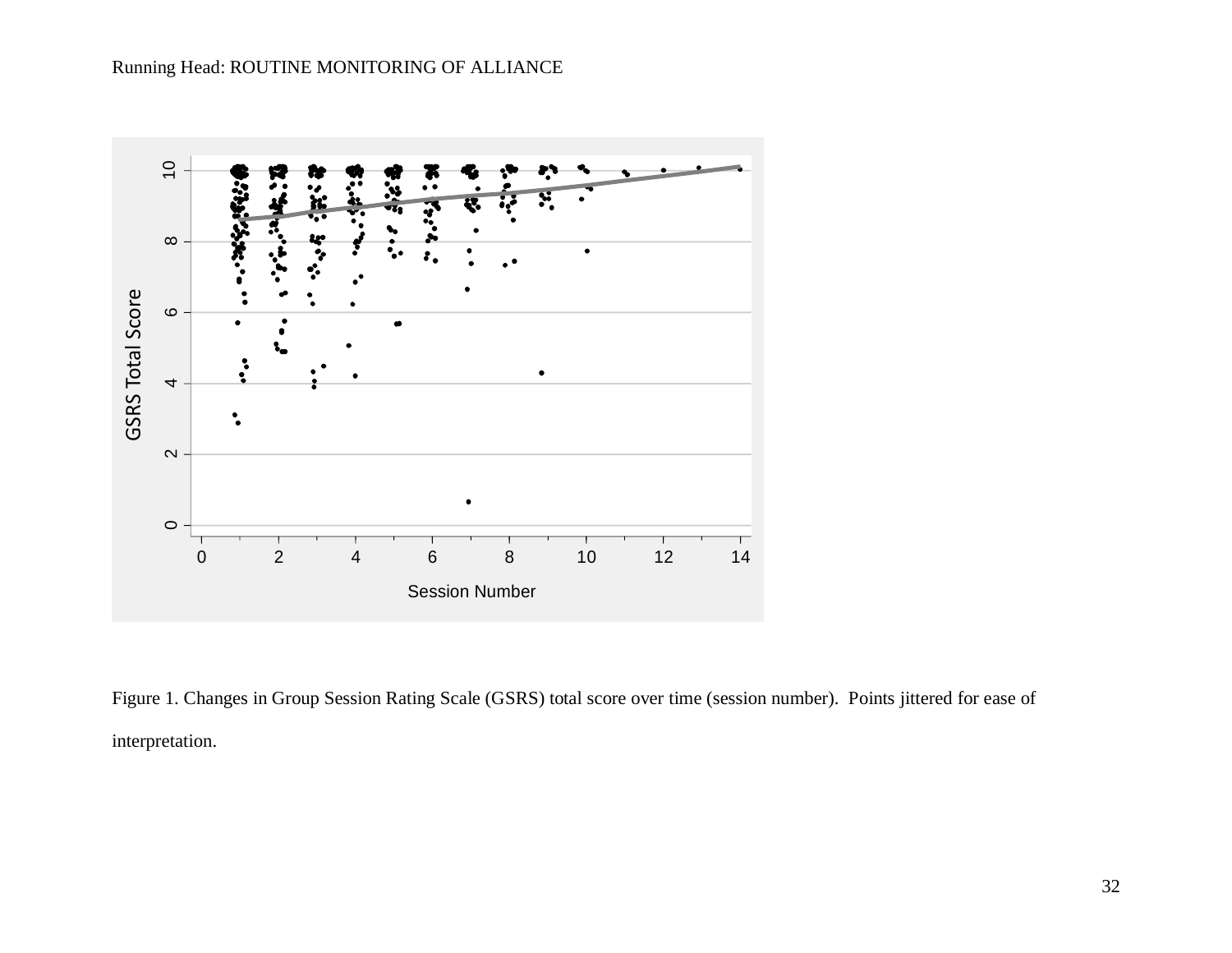|                   | <b>Baseline</b> |         |    | Index |
|-------------------|-----------------|---------|----|-------|
| <b>Visit Days</b> | n               | %       | n  | $\%$  |
| $\pmb{0}$         | 36              | 36.7    | 0  | 0.0   |
| 1                 | 14              | 14.3    | 10 | 10.2  |
| $\overline{c}$    | 4               | 4.1     | 10 | 10.2  |
| 3                 | 7               | 7.1     | 12 | 12.2  |
| $\overline{4}$    | $\overline{4}$  | 4.1     | 10 | 10.2  |
| 5                 | 3               | 3.1     | 3  | 3.1   |
| 6                 | 3               | 3.1     | 8  | 8.2   |
| 7                 | 7               | 7.1     | 3  | 3.1   |
| 8                 | 6               | 6.1     | 10 | 10.2  |
| 9                 | $\mathbf{1}$    | 1.0     | 4  | 4.1   |
| 10                | 5               | 5.1     | 8  | 8.2   |
| 11                | $\overline{4}$  | 4.1     | 9  | 9.2   |
| 12                | $\overline{2}$  | 2.0     | 5  | 5.1   |
| 13                | 1               | 1.0     | 5  | 5.1   |
| 14                | 0               | $0.0\,$ | 1  | 1.0   |
| 18                | 1               | 1.0     | 0  | 0.0   |

Supplemental Materials Table 1. GSRS group visit days in the three months before and after MBC start

Note:  $GSRS = Group Session Rating Scale; Baseline = visits in the three months prior to initial$ GSRS administration; Index = visits in the three months following initial GSRS administration.